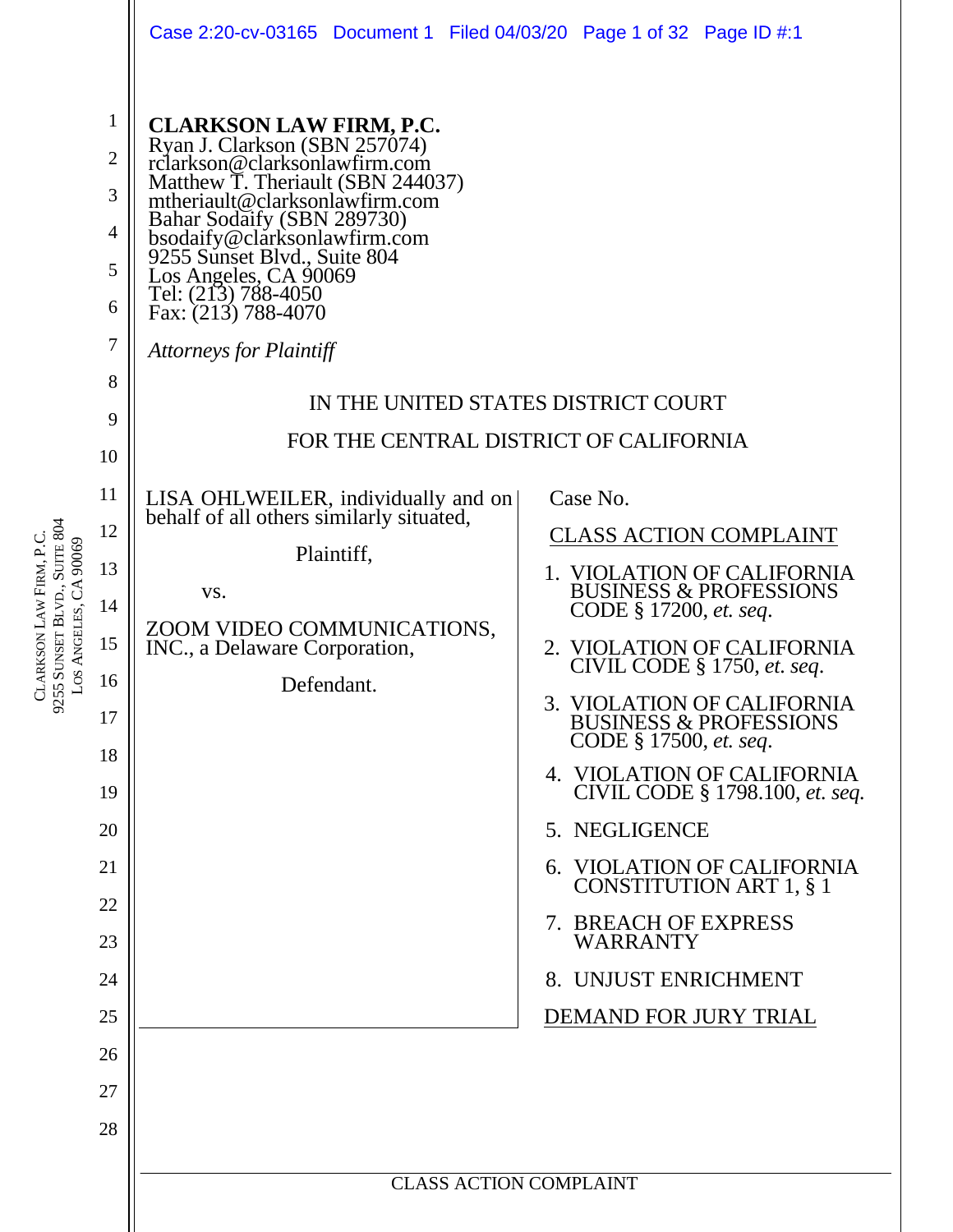#### **INTRODUCTION**

1. Zoom sells the private information of its 200 million users without their knowledge or permission. Zoom also falsely advertises end-to-end encryption. While many companies are prioritizing people over profits to fight COVID-19, Zoom is prioritizing profits over people. Zoom is capitalizing off of the global pandemic by selling user information to Facebook without user consent. Zoom compounds this felony by falsely advertising that its software is equipped with end-to-end encryption. Zoom pedals its products knowing that hackers are accessing to user webcams, exposing its users to extreme invasions of privacy.



2. Plaintiff brings this class action on behalf of all similarly situated consumers who used and/or purchased the Zoom software Product believing that the Product was secure and that their information was safe.

3. Due to the challenges associated with the COVID-19 pandemic, Zoom's popularity has skyrocketed in recent months. Businesses, schools, and other consumers are working to find the most efficient way to operate and communicate while quarantined at home. As a result, many of these organizations are turning to Zoom's video conferencing software.

27 ///

///

28

9255 Sunset Blvd., Suite 804 Los Angeles, CA 90069 FIRM, P.C. Los Angeles, CA 90069 LAW CLARKSON

1

2

3

4

5

6

7

8

9

10

11

12

13

14

15

16

17

18

19

20

21

22

23

24

25

26

**EXECUTE DOCUMENT PROPERTY NAMED IN COMPLAINT** 2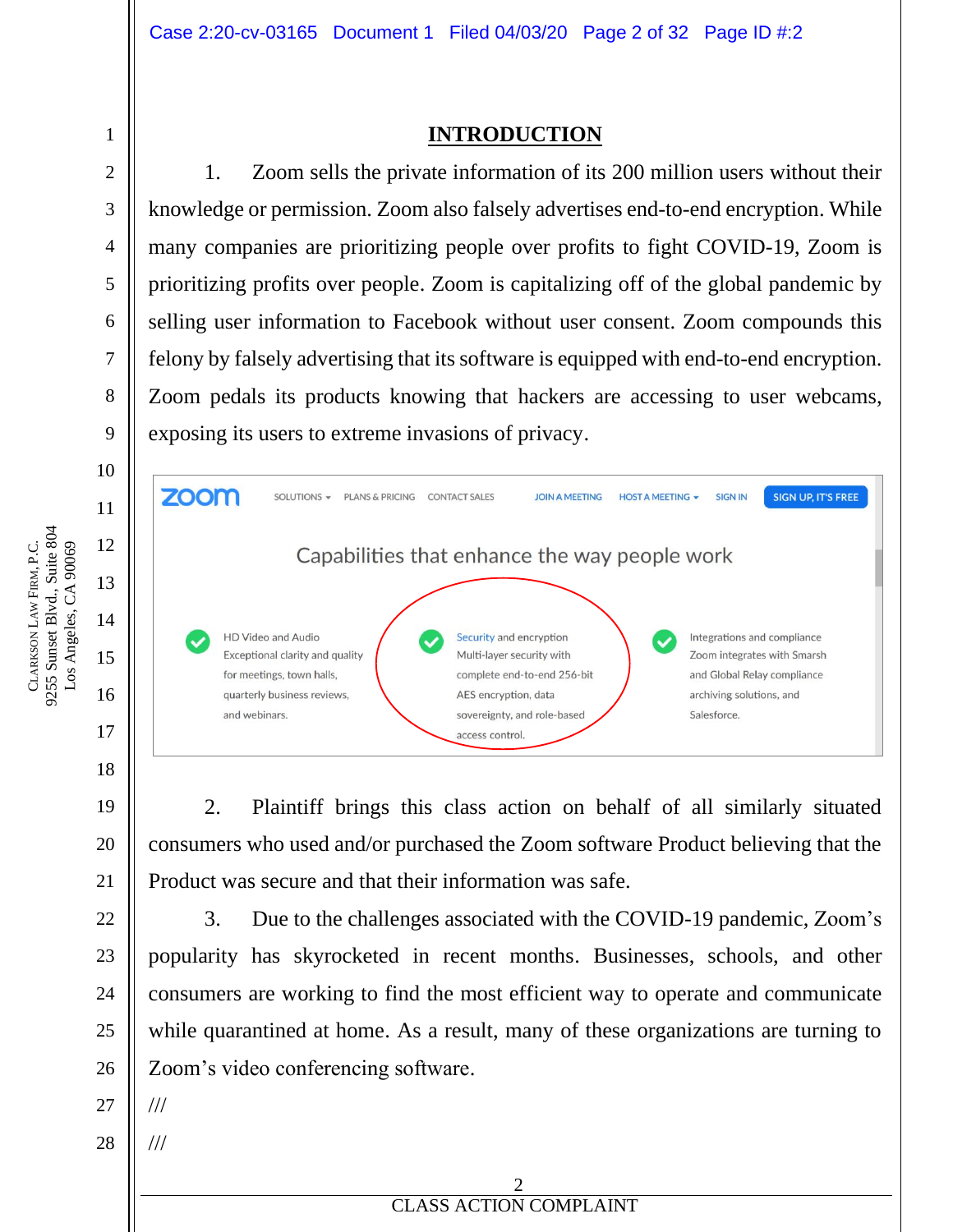4. Zoom consistently violates its duty to implement and maintain reasonable security practices, and misleads consumers about the security benefits of the Product.

5. Zoom collects private information about Zoom users and discloses this information to Facebook and other third parties for financial gain. Zoom intentionally omits this fact from its privacy policy and misleads reasonable consumers to believe that the information they share is private.

6. Zoom claims to offer users the privacy and protection of end-to-end encryption, the most secure form of internet communication. In reality, Zoom does not offer end-to-end encryption, and its software cannot even support such security measures. Zoom accesses private information that users share on the Zoom network.

7. Zoom fails to remedy a known vulnerability that allows hackers and other websites to forcibly join a user to a Zoom call without their permission. This has led to serious invasions of privacy and allows hackers to target users with specific advertisements.

8. Plaintiffs seek injunctive relief and restitution against Zoom for false and misleading advertising in violation of Business and Professions Code Section 17200, et seq., Business and Professions Code Section 17500, et seq., and Civil Code Section 1750, et seq., and for violating the Consumer Privacy Act. Zoom made and continues to make these false and misleading statements in its advertising of the Product. Zoom also continues to invade the privacy of innocent users and leave them vulnerable to security threats. Compliance with remedial statutes like those underlying this lawsuit will benefit Plaintiffs, the putative class, consumers, and the general public.

9. The false and misleading advertising of the Product violates the California Consumers Legal Remedies Act, particularly California Civil Code Sections  $1770(a)(5)$ ,  $1770(a)(7)$ , and  $1770(a)(9)$ . As such, Zoom has committed per se violations of Business and Professions Code Section 17200, et seq., and Business and Professions Code Section 17500.

1

2

3

4

5

6

7

8

9

10

11

12

13

14

15

16

17

18

19

20

21

22

23

24

25

26

27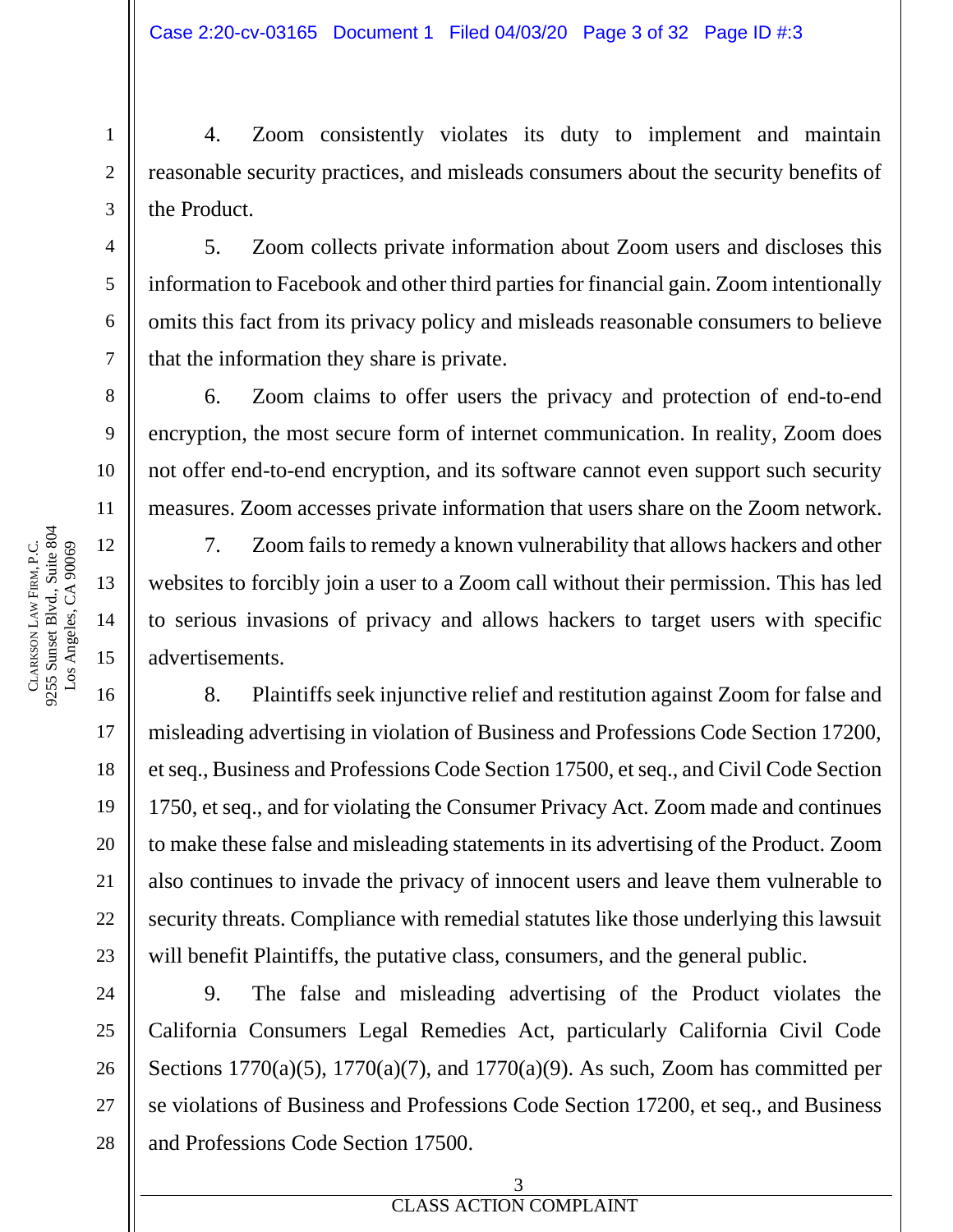#### **PARTIES**

10. Plaintiff Lisa Ohlweiler is an individual residing in Los Angeles, California. Plaintiff purchased and used Zoom in California within the last four (4) years of the filing of this Complaint. Specifically, Plaintiff used the Product while working from home during the current stay-at-home order. Plaintiff relied upon the privacy policy and advertising of the Product, including, Defendant's claims that it would not share private user information with Facebook and that the Product is secure. These privacy policy and advertising statements were prepared and approved by Defendant and its agents and disseminated statewide and nationwide, as well as designed to encourage consumers to purchase the Product. Plaintiff would not have purchased or used the Product, if she had known that the advertising as described herein was false, misleading, and/or deceptive.

11. Zoom Video Communications, Inc. is a Delaware corporation headquartered in San Jose, California. Zoom Video Communications, Inc. maintains its principal place of business at 55 Almaden Blvd. 6th Floor, San Jose, CA 95113. Zoom Video Communications, Inc., directly and through its agents, has substantial contacts with and receives substantial benefits and income from and through the United States and/or State of California. Zoom Video Communications, Inc. is one of the owners, manufacturers, and distributors of the Product, and is one of the companies that created and/or authorized the false, misleading, and deceptive claims on the Product website.

#### **JURISDICTION AND VENUE**

12. This Court has subject matter jurisdiction over this action pursuant to the Class Action Fairness Act, 28 U.S.C. Section 1332(d)(2)(A) because: (i) there are 100 or more class members, (ii) there is an aggregate amount in controversy exceeding \$5,000,000, exclusive of interest and costs, and (iii) there is minimal diversity because at least one Plaintiff and Defendant are citizens of different states.

1

2

3

4

5

6

7

8

9

10

11

12

13

14

15

16

17

18

19

20

21

22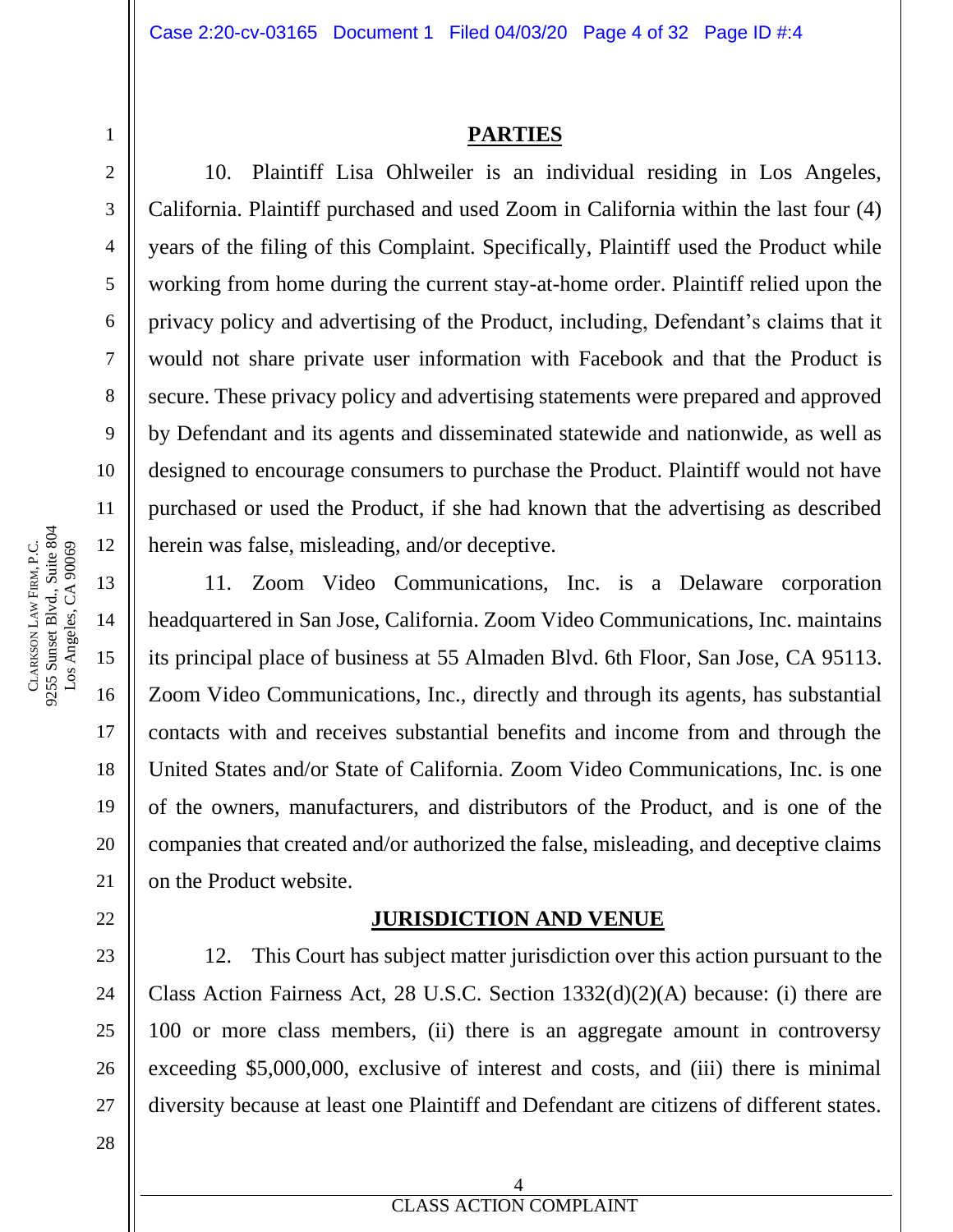This Court has supplemental jurisdiction over any state law claims pursuant to 28 U.S.C. Section 1367.

13. Pursuant to 28 U.S.C. Section 1391, this Court is the proper venue for this action because a substantial part of the events, omissions, and acts giving rise to the claims herein occurred in this District: Plaintiff is a citizen of California who resides in this District; Defendant omitted material information and made the challenged false representations to Plaintiff in this District; and Plaintiff purchased and used the Product within this District. Moreover, Defendant receives substantial compensation from sales and user engagement in this District, and Defendant made numerous material omissions and misrepresentations which had a substantial effect in this District involving its label and packaging representations.

14. Defendant is subject to personal jurisdiction in California based upon sufficient minimum contacts which exist between Defendant and California. Defendant is authorized to do and is doing business in California.

#### **FACTUAL ALLEGATIONS**

15. The global COVID-19 pandemic has drastically reshaped the way in which consumers, businesses, and schools communicate. Rather than lending a hand to people in need, Zoom violates the privacy of its millions of users by misusing and exploiting their personal information, and falsely, deceptively, and misleadingly advertising fictitious security benefits of the program.

#### **Zoom Has Capitalized on COVID-19**

16. The COVID-19 pandemic has affected the world in unthinkable ways. The virus has infected over one million people worldwide and has been fatal to over 50,000. Nearly every state, including California, has a stay-at-home order in place. As a result, millions of people are quarantined at home. Businesses and economies across the globe are struggling to survive the effects of this unprecedented challenge.

17. Zoom has targeted consumers, businesses, and schools. Business and schools need to communicate with employees and students, and video conferencing

1

2

3

4

5

6

7

8

9

10

11

12

13

14

15

16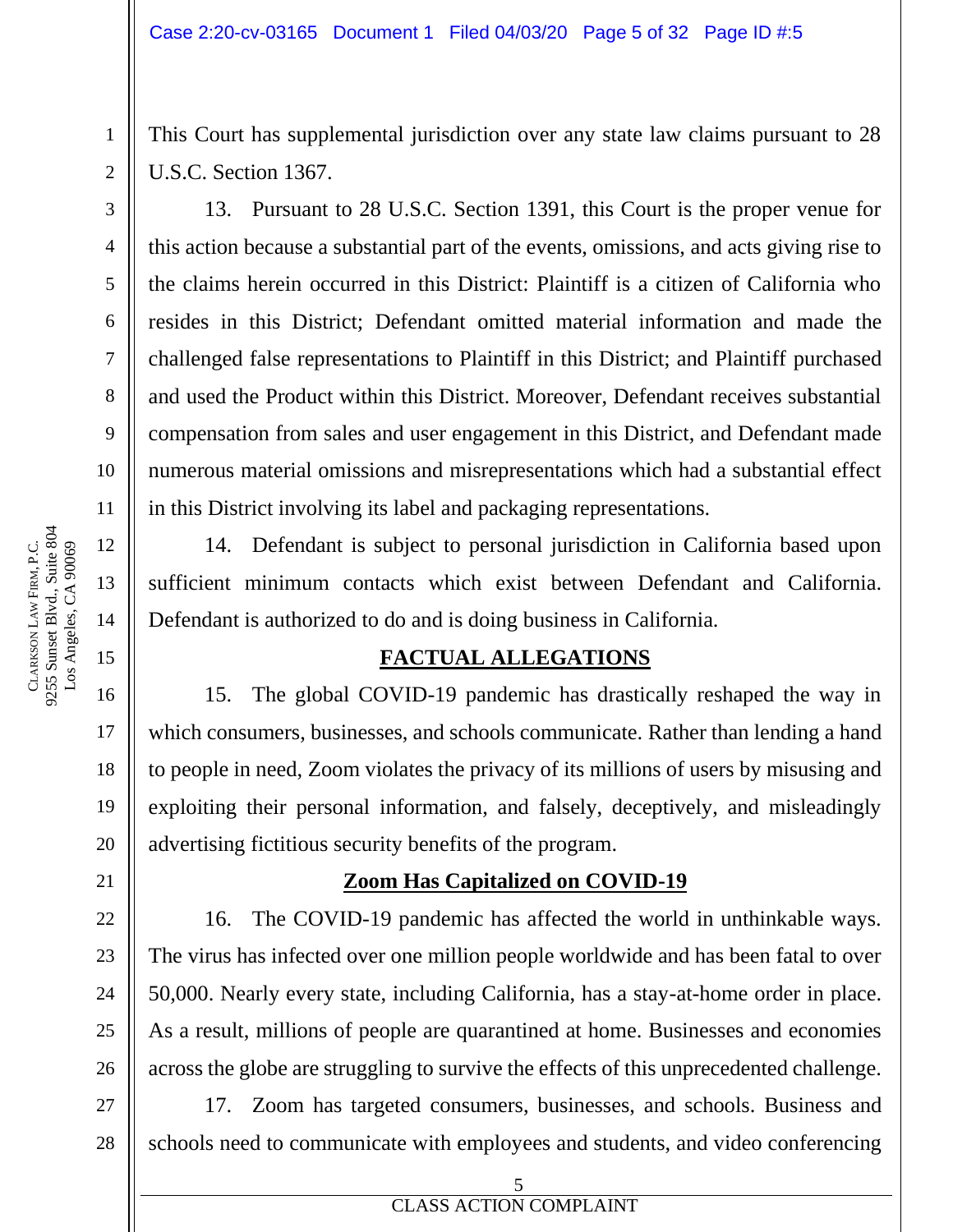is the most effective way to communicate remotely. Consumers are also using Zoom to socialize and keep in touch with friends and family. There are 200 million people who now consider Zoom to be synonymous with their everyday schedule.<sup>1</sup>

18. Zoom has profited off of users' desire to stay connected professionally and personally during this global pandemic and the accompanying stay-at-home orders. Zoom's stock price has increased from \$62 in October of 2019 to as high as \$159.56 in March of 2020.

#### **Zoom Shares Private User Information with Facebook**

19. Every time a user downloads or opens the Zoom iOS app ("App"), Zoom shares the user's personal and private information with Facebook. Zoom is selling, to Facebook, private information of individuals who do not have a Facebook account.

20. The App reports information on the user's device, what time zone and city the user is in, and the wireless phone carrier connected to their device. Zoom also creates and shares a "unique advertiser identifier" that Facebook uses to target the user with specific advertisements.<sup>2</sup>

21. Zoom uses a Facebook software development kit (SDK) to implement certain features in the Zoom App. The SDK allows users to login to Zoom through their Facebook account.<sup>3</sup>

22. Apps that use a Facebook SDK share information with Facebook, and Facebook requires companies that use SDKs to warn users of this fact. Facebook's terms clearly state, "[i]f you use our . . . SDKs, you further represent and warrant that you have provided robust and sufficiently prominent notice to users regarding the

- <sup>1</sup> Zoom Blog, *A Message to Our Users*,
- 24 25 https://blog.zoom.us/wordpress/2020/04/01/a-message-to-our-users/ (last visited April 3, 2020).

28 https://developers.facebook.com/docs/apis-and-sdks (last visited April 3, 2020). <sup>3</sup> Facebook for developers, *APIs and SDKs*,

1

2

3

4

5

6

7

8

9

10

11

16

17

18

19

20

21

22

<sup>26</sup> 2 Joseph Cox, *Zoom iOS App Sends Data to Facebook Even if You Don't Have a Facebook Account*, MOTHERBOARD,

<sup>27</sup> https://www.vice.com/en\_us/article/k7e599/zoom-ios-app-sends-data-to-facebookeven-if-you-dont-have-a-facebook-account (last visited April 3, 2020).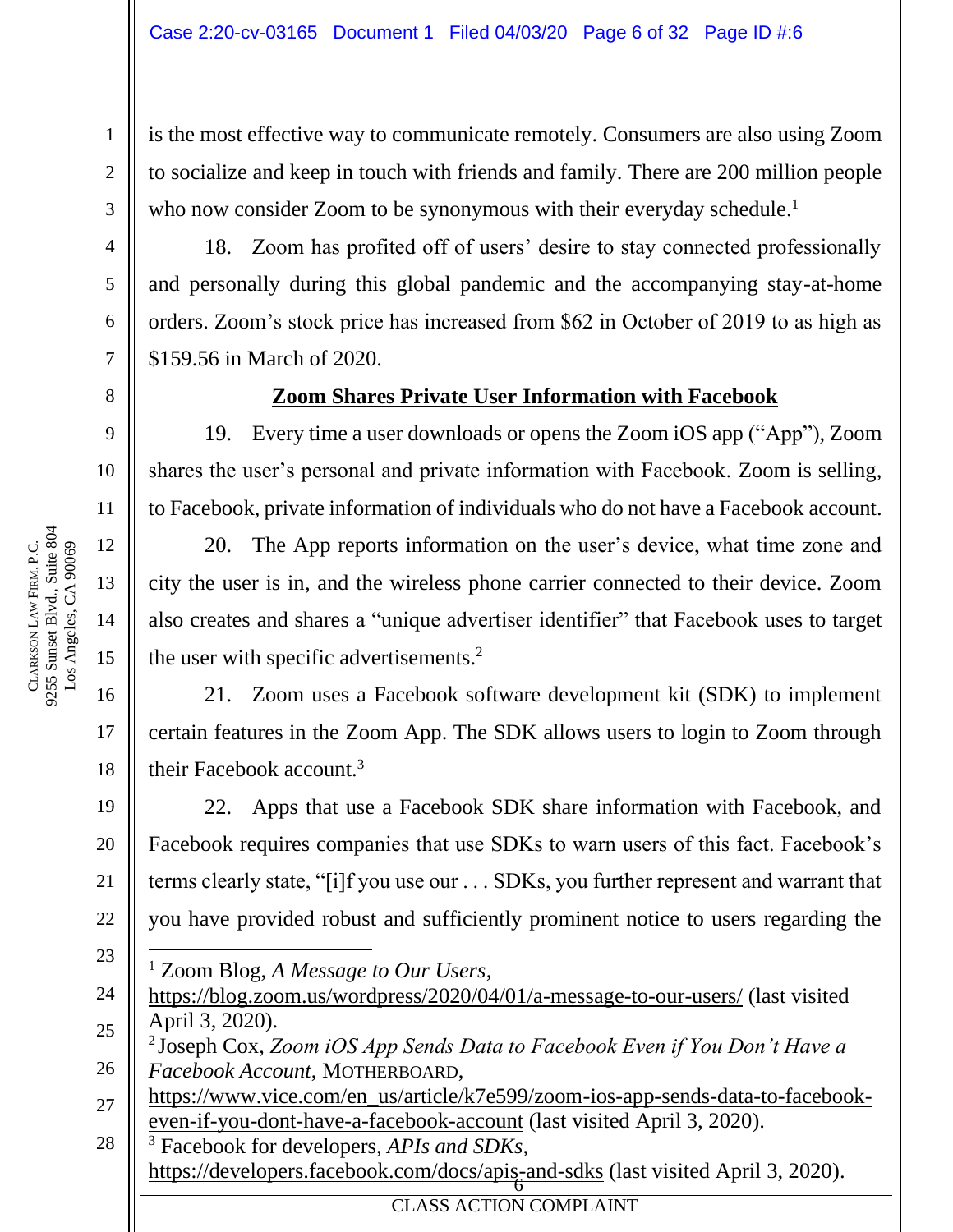Customer Data collection, sharing and usage." <sup>4</sup> Facebook also warns app developers that "Facebook[] may collect or receive information from your app and other apps and use that information to provide measurement services and targeted ads."<sup>5</sup>

23. Zoom never received consent to transfer user data to Facebook. Zoom's privacy policy that states Google Ads and Google Analytics "automatically collect some information about you when you use our Products;" however, Zoom's privacy policy fails to mention that it collects and shares any information with Facebook.<sup>6</sup>

24. Zoom knows it is violating consumers' privacy. Zoom released a statement saying "we were recently made aware that the Facebook SDK was collecting unnecessary device data." Zoom further stated that "[u]sers will need to update to the latest version of our application once it becomes available in order for these changes to take hold, and we encourage them to do so. We sincerely apologize for this oversight, and remain firmly committed to the protection of our users' data."<sup>7</sup>

25. Zoom failed to provide users with accurate disclosures about how it shares private user information. This violates users' privacy rights and is completely at odds with Zoom's privacy policy.

26. Zoom released an updated version of the App that removed the Facebook SDK. Zoom stated that "[u]sers will need to update to the latest version of our application . . . in order for these changes to take hold."<sup>8</sup>

27. Many users will not update to the new version of the app. Even if users do update to the most recent version of the app, their private information has already been shared with Facebook.

**ELASS ACTION COMPLAINT** 24 25 26 27 28 7 4 *Id.* 5 *Id.* <sup>6</sup> *See* Cox, *supra* note 2. 7 *Id.* <sup>8</sup> Zoom Blog, *Zoom's Use of Facebook's SDK in iOS Client*, https://blog.zoom.us/wordpress/2020/03/27/zoom-use-of-facebook-sdk-in-ios-client/ (last visited April 3, 2020).

1

2

3

4

5

6

7

8

9

10

11

12

13

14

15

16

17

18

19

20

21

22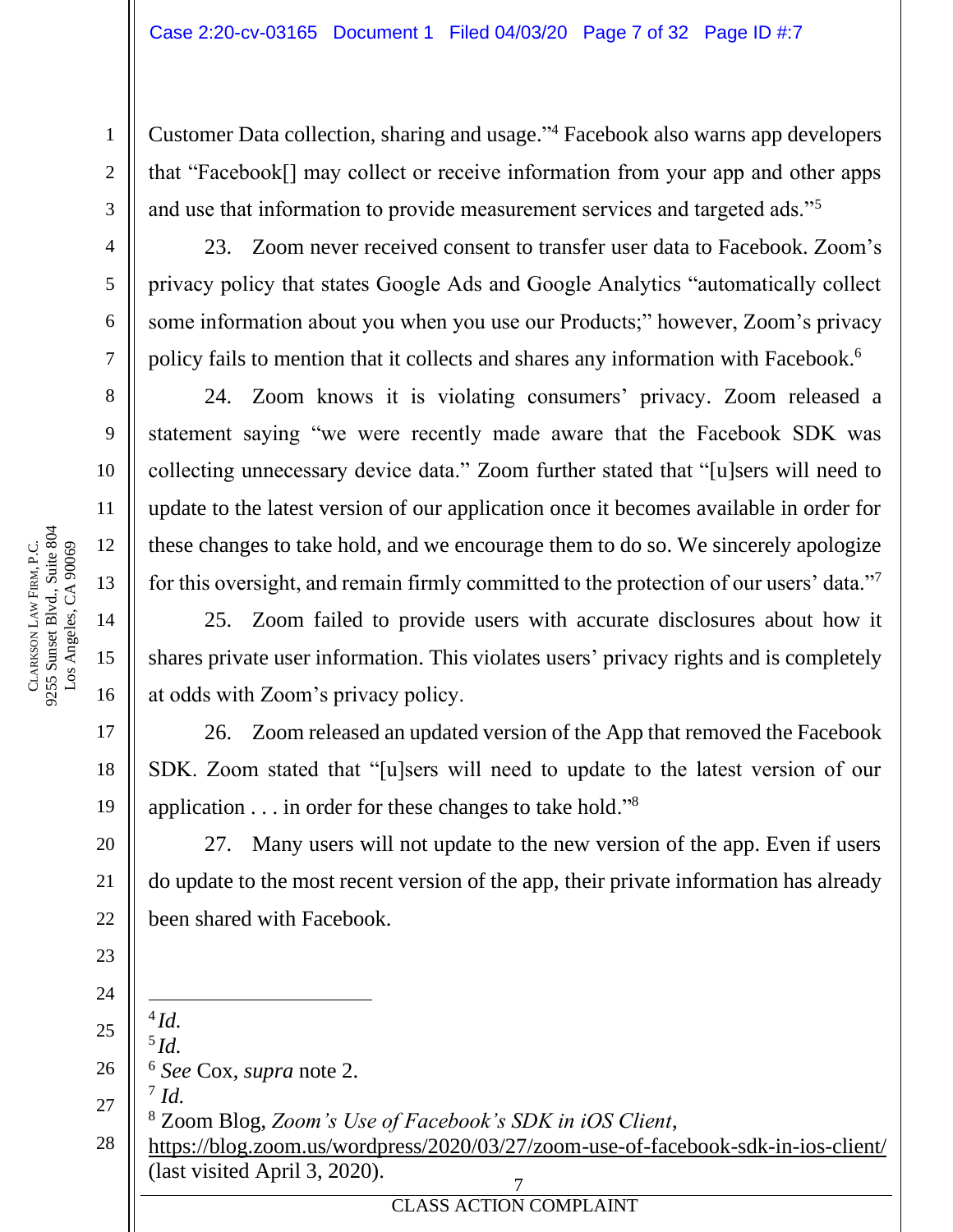28. Zoom receives financial compensation for sharing private user information with Facebook.

29. Consumers are interested in how much of their personal information is being shared with third-party advertisers. Had Plaintiff and the class known that Zoom shared user information with Facebook, they would not have purchased or used Zoom and would have opted to use a different product that did not share their private information with Facebook.

#### **Zoom Falsely Advertises that its Software is Secure**

30. Zoom claims that its software offers users the privacy of end-to-end encryption; however, this is false, deceptive, and misleading because Zoom does not use end-to-end encryption.

**Figures 1-4** (below): Screenshots taken from Zoom's official website showing that Zoom claims to offer end-to-end encryption.



9255 Sunset Blvd., Suite 804 Los Angeles, CA 90069 FIRM, P.C. Los Angeles, CA 90069 LAW CLARKSON

1

2

3

4

5

6

7

8

9

10

11

12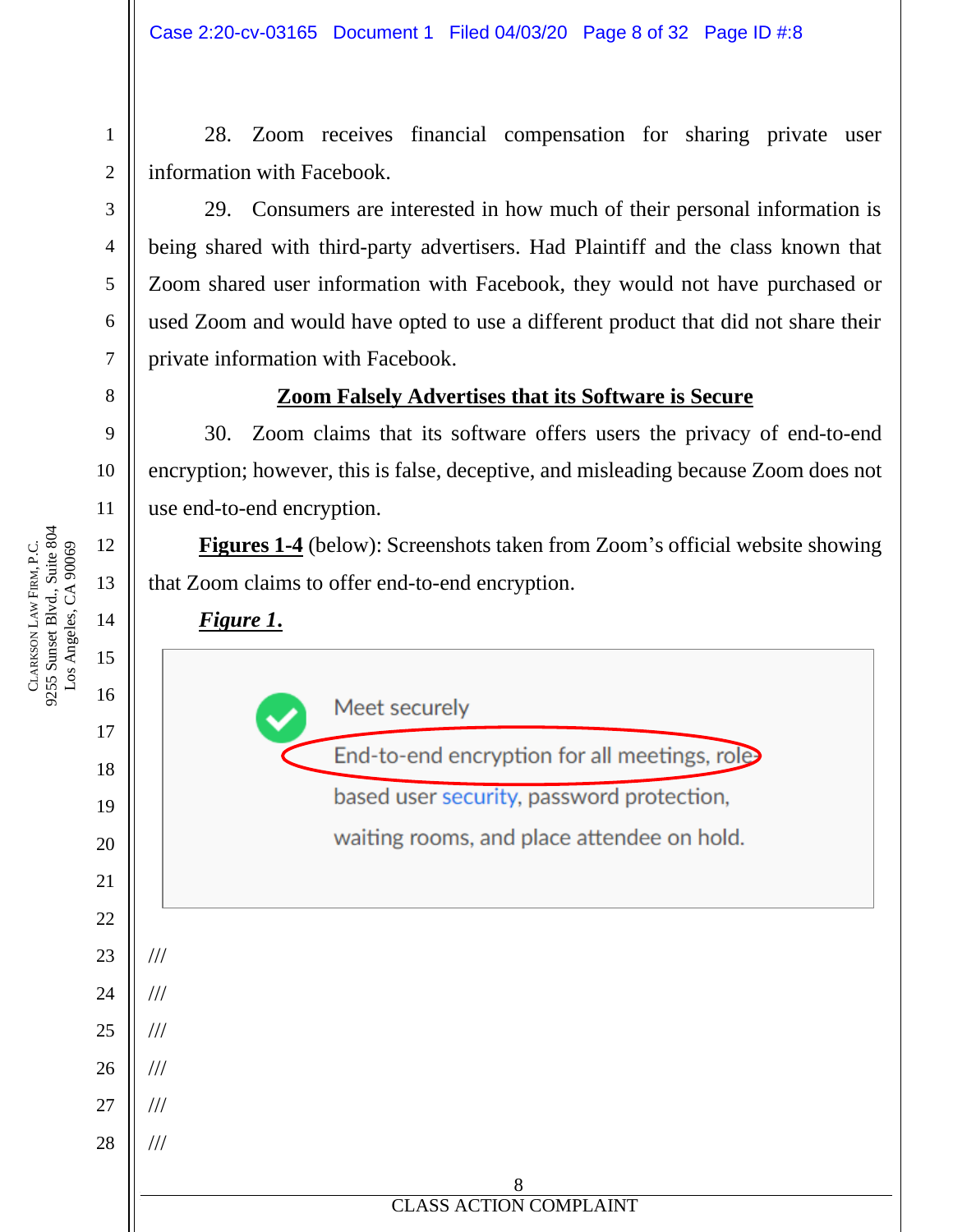#### Case 2:20-cv-03165 Document 1 Filed 04/03/20 Page 9 of 32 Page ID #:9

#### *Figure 2***.**

# **Protecting your Meetings**

The following in-meeting security capabilities are available to the meeting host:

Secure a meeting with end-to-end encryption

**Protecting your Data** 

#### *Figure 3***.**

#### 9 10

11

12

13

14

15

16

17

18

19

20

21

22

23

24

25

26

27

28

1

2

3

4

5

6

7

8

End-to-End Chat Encryption allows for a secured communication where only the intended recipient can read the secured message. Zoom uses both asymmetric and symmetric algorithms to encrypt the chat session. Session keys are generated with a device-unique hardware ID to avoid data being read from other devices. This ensures that the session can not be eavesdropped on or tampered with.

### *Figure 4***.**

# Enables HIPAA, PIPEDA & PHIPA Compliance

Zoom's solution and security architecture provices end-to-end encryption and meeting access controls so data in transit cannot be intercepted.

Zoom does not have access to identifiable health information and we protect and encrypt all audio, video, and screen sharing data.

Healthcare organizations should contact our sales teams to learn more about our solutions and how they can be configured to comply.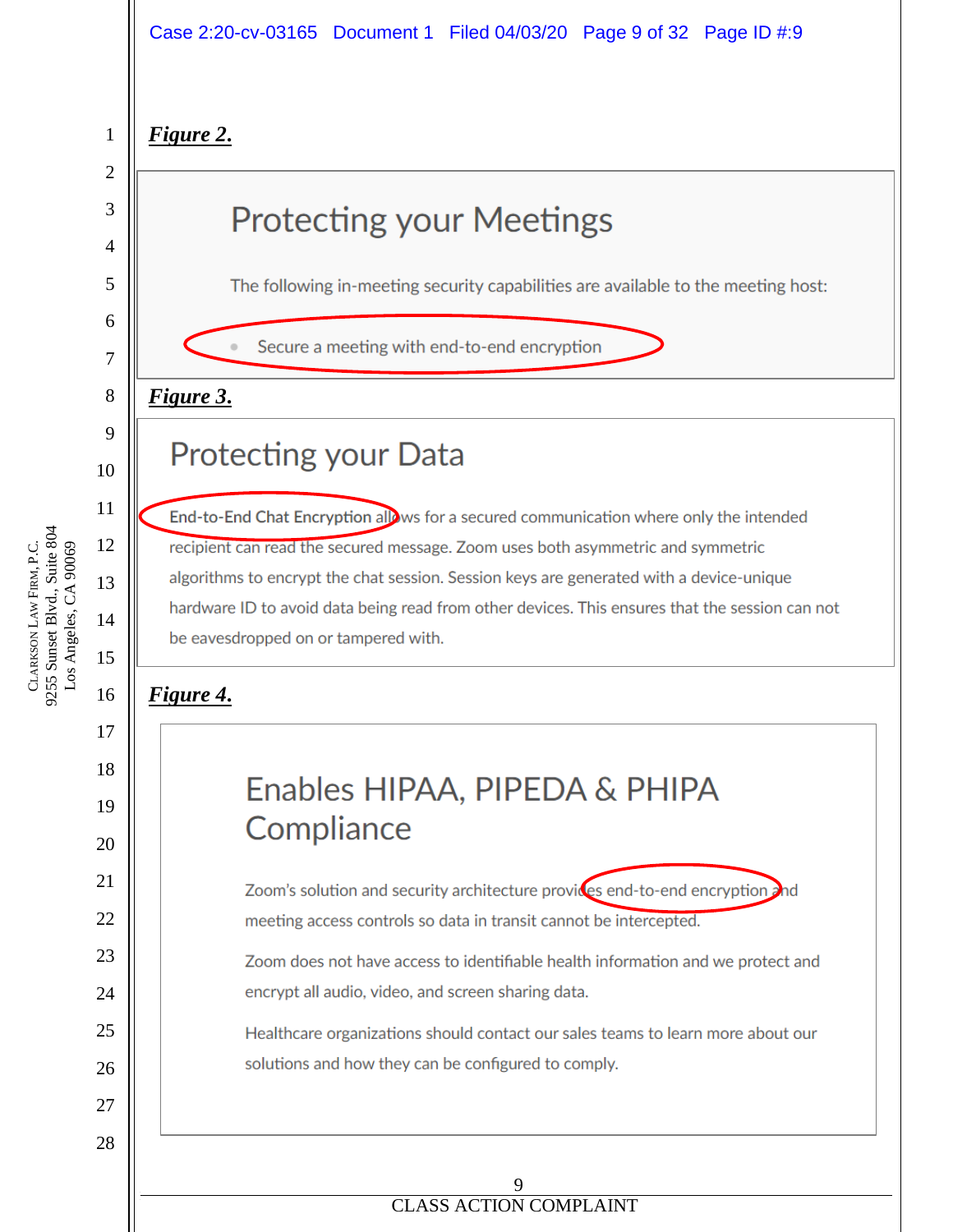31. End-to-end encryption is "the most secure" form of privacy for online communications. <sup>9</sup> End-to-end encryption security systems prevent anyone monitoring the network from accessing the information users have communicated, including the company that owns the network. The only users have who have access to shared information are the sender and receiver. This keeps user information and data private and less vulnerable to hacking.

32. Rather than providing consumers with end-to-end encryption as advertised, Zoom uses transport encryption, which is significantly less secure. In fact, a spokesperson for Zoom stated, "[c]urrently, it is not possible to enable [end-to-end] encryption for Zoom video meetings."<sup>10</sup>

33. Unlike end-to-end encryption, transport encryption allows the company that owns the network to gain access to user information.<sup>11</sup> With transport encryption in place, Zoom is able to access video and audio content from Zoom meetings that unsuspecting users believe is secure.

34. One computer science expert, Matthew Green, a cryptographer and computer science professor at Johns Hopkins University, said, "I think they're doing this in a slightly dishonest way. It would be nice if they just came clean."<sup>12</sup>

35. Because the software lacks end-to-end encryption, Zoom is able to monitor video meetings on its software.

36. Consumers are indeed interested in the type of security offered by companies like Zoom and rely on Zoom's advertising statements to determine which product to purchase.

- <sup>11</sup> *Id.*
- <sup>12</sup> *Id.*

1

2

3

4

5

6

7

8

9

10

11

12

13

14

15

16

17

18

19

20

21

22

23

24

<sup>9</sup> ProtonMail, *End-to-End Encryption*, https://protonmail.com/blog/what-is-end-toend-encryption/ (last visited, April 3, 2020).

<sup>26</sup> 27 28 <sup>10</sup> Micah Lee & Yael Grauer, *Zoom Meetings Aren't End-to-End Encrypted, Despite Misleading Marketing*, THE INTERCEPT, https://theintercept.com/2020/03/31/zoommeeting-encryption/ (last visited, April 3, 2020).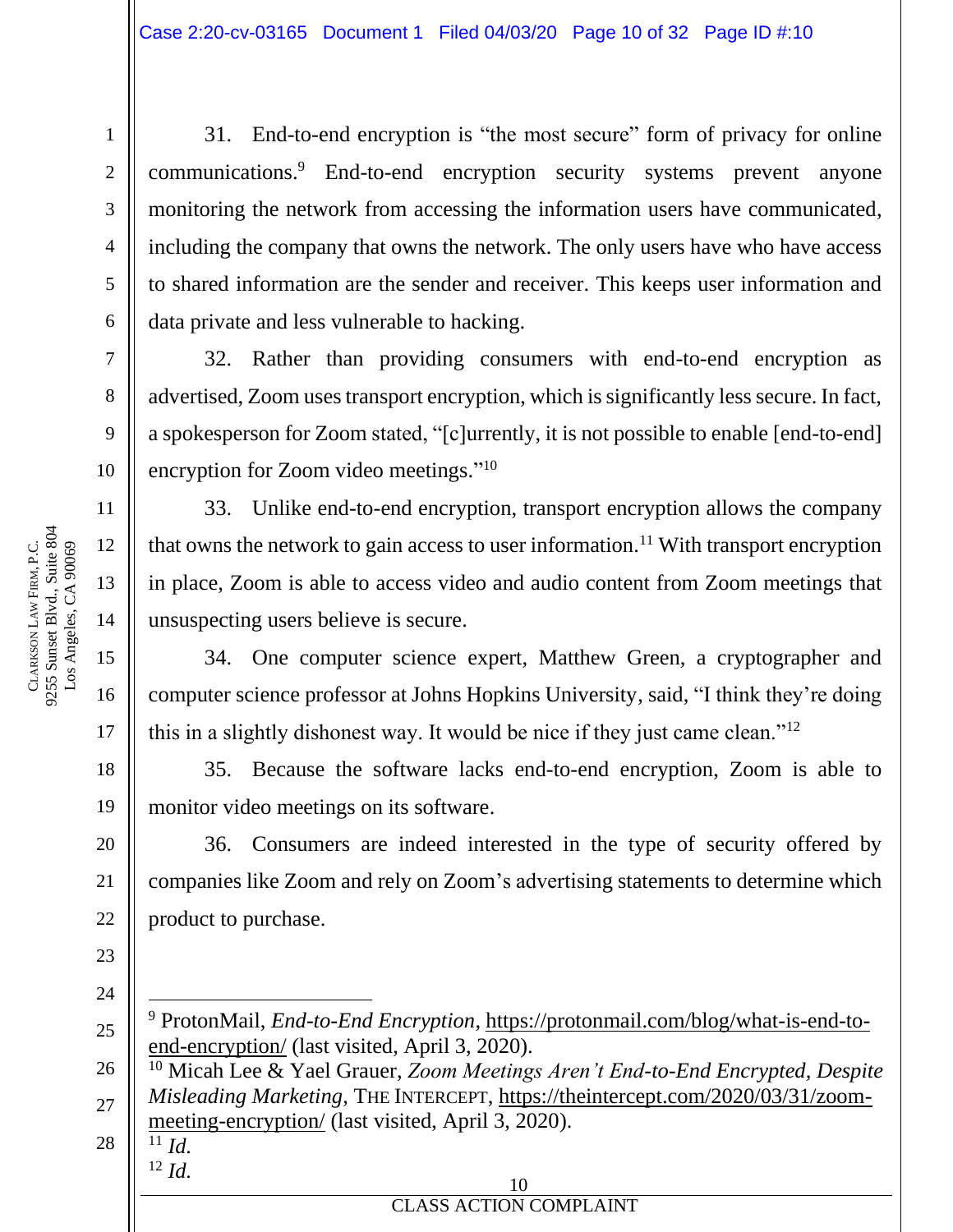37. Zoom is aware that reasonable consumers are misled into believing the Product provides them with end-to-end encryption but has thus far refused to make any advertising changes to dispel the consumer deception.

38. Plaintiff and reasonable consumers reasonably believe Zoom offers users end-to-end encryption based on its explicit advertising statements.

39. Zoom has failed to provide users with accurate disclosures about the type of security offered with the program. This violates Zoom users' privacy and is at odds with Zoom's advertisements.

#### **Other Websites Have Access to Users' Webcams**

40. Zoom has a vulnerability that allows hackers and other websites to forcibly join a user to a Zoom video meeting without their permission.

41. Zoom has a security patch that is designed to prevent hackers from gaining access to user webcams. This security patch contains an error that allows hackers to access user webcams without their knowledge or consent. To gain access, a hacker simply needs to embed a short coding sequence into their website, and any Zoom user's video could instantly be compromised.<sup>13</sup>

42. This vulnerability affects 13 of Zoom's available applications, including: Zoom, RingCentral, Telus Meetings, BT Cloud Phone Meetings, Office Suite HD Meeting, AT&T Video Meetings, BizConf, Huihui, UMeeting, Zhumu, Zoom CN, EarthLink Meeting Room, Video Conferencia Telmex, & Accession Meeting.

43. Zoom's solution to this problem is to provide users the option to have their video setting turned off when they join a new meeting. <sup>14</sup> However, Zoom cannot expect users to uniformly adapt to this setting, and millions of webcams are vulnerable to attack.

<sup>14</sup> https://blog.zoom.us/wordpress/2019/07/08/response-to-video-on-concern/ <sup>13</sup> Joseph Cox, *Zoom Vulnerability Lets Hackers Hijack Your Webcam*, MOTHERBOARD, https://www.vice.com/en\_us/article/8xzjj4/zoom-videoconferencing-vulnerability-lets-hackers-turn-on-your-webcam (last visited April 3, 2020).

**ELASS ACTION COMPLAINT** 

12 15 CLARKSON LAW FIRM, P.C. 9255 Sunset Blvd., Suite 804 Los Angeles, CA 90069

1

2

3

4

5

6

7

8

9

10

11

13

14

16

17

18

19

20

21

22

23

24

25

26

27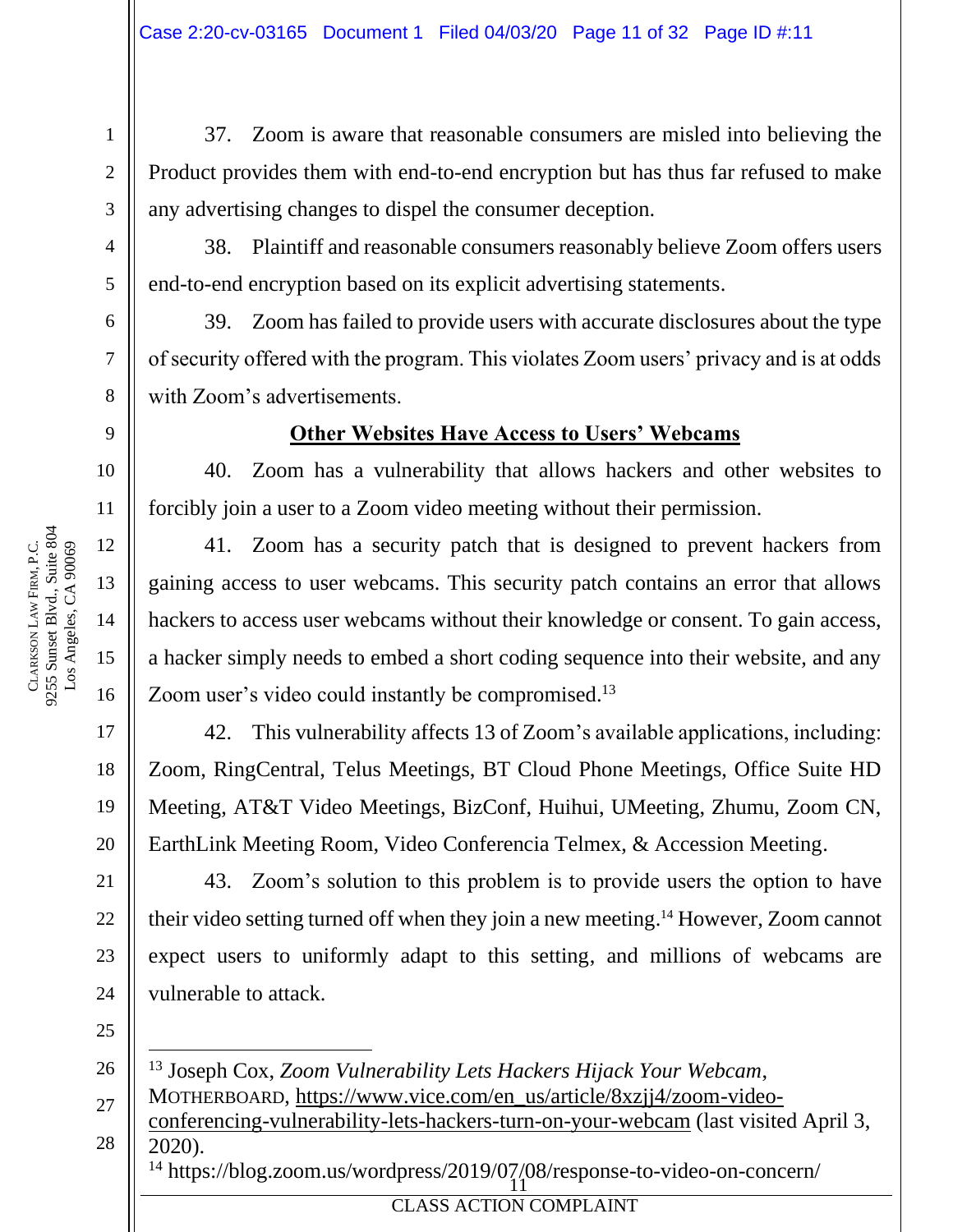44. People use Zoom because it allows them to communicate with video, and several large companies have stated that they use Zoom specifically for its popular video features.

45. One of these companies, Groupon, stated, "out of 3 million minutes of conferencing monthly, 96% is with video turned on." True and correct representations of the Groupon's review on Zoom's official website is depicted in Figure 5 below.

46. Another company, Sonos, stated that out of all the collaboration tools used by the company, "Zoom video conferencing ranked #1." True and correct representations of the Groupon's review on Zoom's official website is depicted in Figure 6 below.

**Figures 5-6** (below): Screenshots taken from Zoom's official website showing that Zoom users prefer Zoom because of its video capabilities.

9255 Sunset Blvd., Suite 804 Los Angeles, CA 90069 FIRM, P.C. Los Angeles, CA 90069 LAW CLARKSON

1

2

3

4

5

6

7

8

9

10

11

12

13 14 *Figure 5***.** 15 16 **GROUPON** 17 18 "We have a video-first culture at Groupon - out of 3 million minutes 19 of conferencing monthly, 96% is with 20 video turned on." Watch the video 21 22 23 24 /// 25 /// 26 /// 27 /// 28 /// 12 **ERROR DOCUMENT PROPERTY NAMED IN COMPLAINT**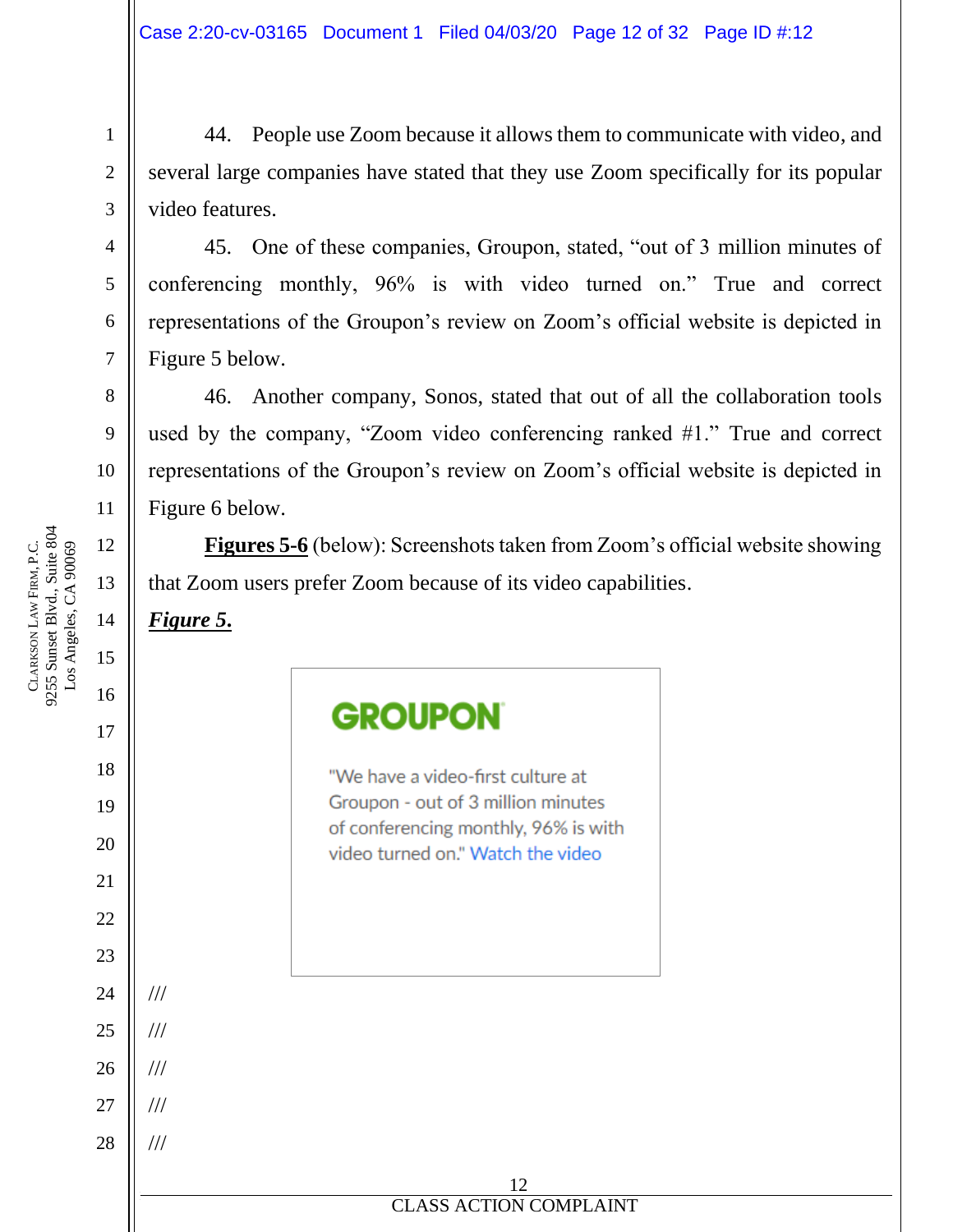*Figure 6***.**

1

2

3

4

5

6

7

8

9

10

11

12

13

14

# SONOS

"It's so easy to connect over Zoom and talk to somebody. Last year we did a collaboration survey of all our collaboration tools and Zoom Video Conferencing ranked #1 and Zoom Rooms ranked #2." Watch the video

47. Because of the popularity of Zoom's video functionality, users are very unlikely to adopt a setting that turns their cameras off.

48. Plaintiff seeks injunctive relief against Defendant for false and misleading advertising in violation of Business and Professions Code Section 17200, et seq., Business and Professions Code Section 17500, et seq., and Civil Code Section 1750, et seq. Plaintiff also seeks injunctive relief against Defendant for its misuse of private user information in violation of the California Consumer Privacy Act.

49. Defendant made and continues to make these false and misleading statements in its advertising of the Product. Defendant continues to misuse private user information. Compliance with remedial statues like those underlying this lawsuit will benefit Plaintiff, the putative class, consumers, and the general public. Compliance is the primary litigation objective of this lawsuit.

50. Zoom is marketed, sold, and used throughout California and the United States.

51. Upon information and belief, during the course of its false, misleading, and deceptive advertising campaign, hundreds of millions of people have purchased and used Defendant's Zoom service. Plaintiffs and the Class have suffered injury in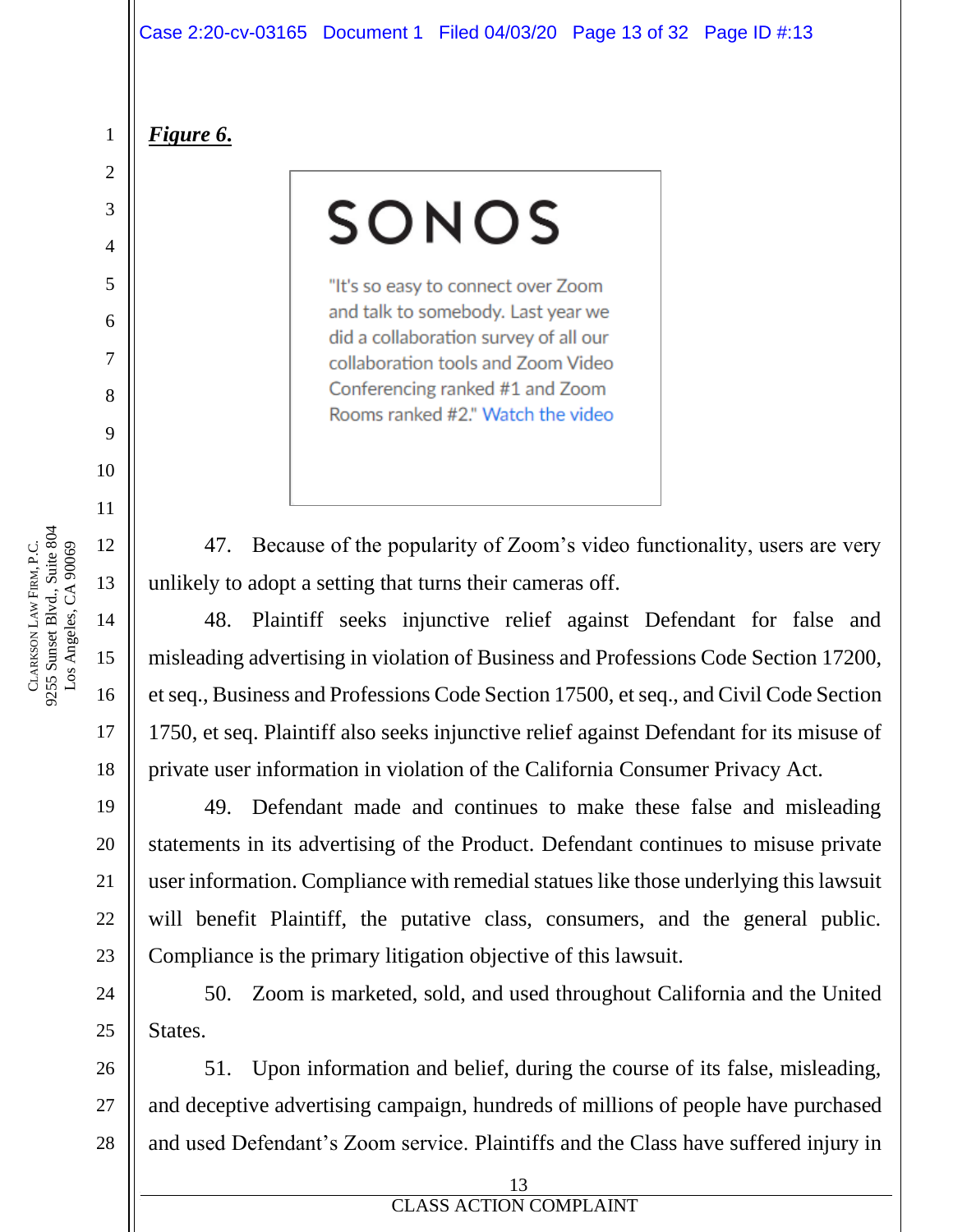fact and have suffered invasion of their privacy rights as a result of Defendant's false representations and misuse of data and information.

#### **CLASS ALLEGATIONS**

52. Plaintiff brings this action on her own behalf and the following class and subclass:

- a. **User Class:** "All persons who used the Product in the United States and/or State of California during the time period of four years prior to the filing of the complaint through the present."
	- b. **Purchaser Subclass:** "All persons who purchased the Product in the United States and/or State of California for personal use and not for resale during the time period of four years prior to the filing of the complaint through the present."

53. Excluded from both Classes are Class counsel, Defendants' officers, directors, and employees, and any individual who received remuneration from Defendants in connection with that individual's use or endorsement of the Products.

54. The Classes are so numerous that their individual joinder herein is impracticable. On information and belief, the User Class numbers in the tens of millions or more throughout the United States and/or State of California. On information and belief, the Purchaser Subclass numbers in the tens of millions or more throughout the United States and/or State of California. The Classes are sufficiently numerous because hundreds of thousands of units of the Product have been sold and tens of millions of people use the Product every day in the United States and/or California during the time period of four years prior to the filing of the complaint through the present.

55. There is a well-defined community of interest in the questions of law and fact involved affecting the parties to be represented. The questions of law and fact common to the Classes predominate over questions which may affect individual

1

2

3

4

5

6

7

8

9

10

11

13

14

16

17

18

19

20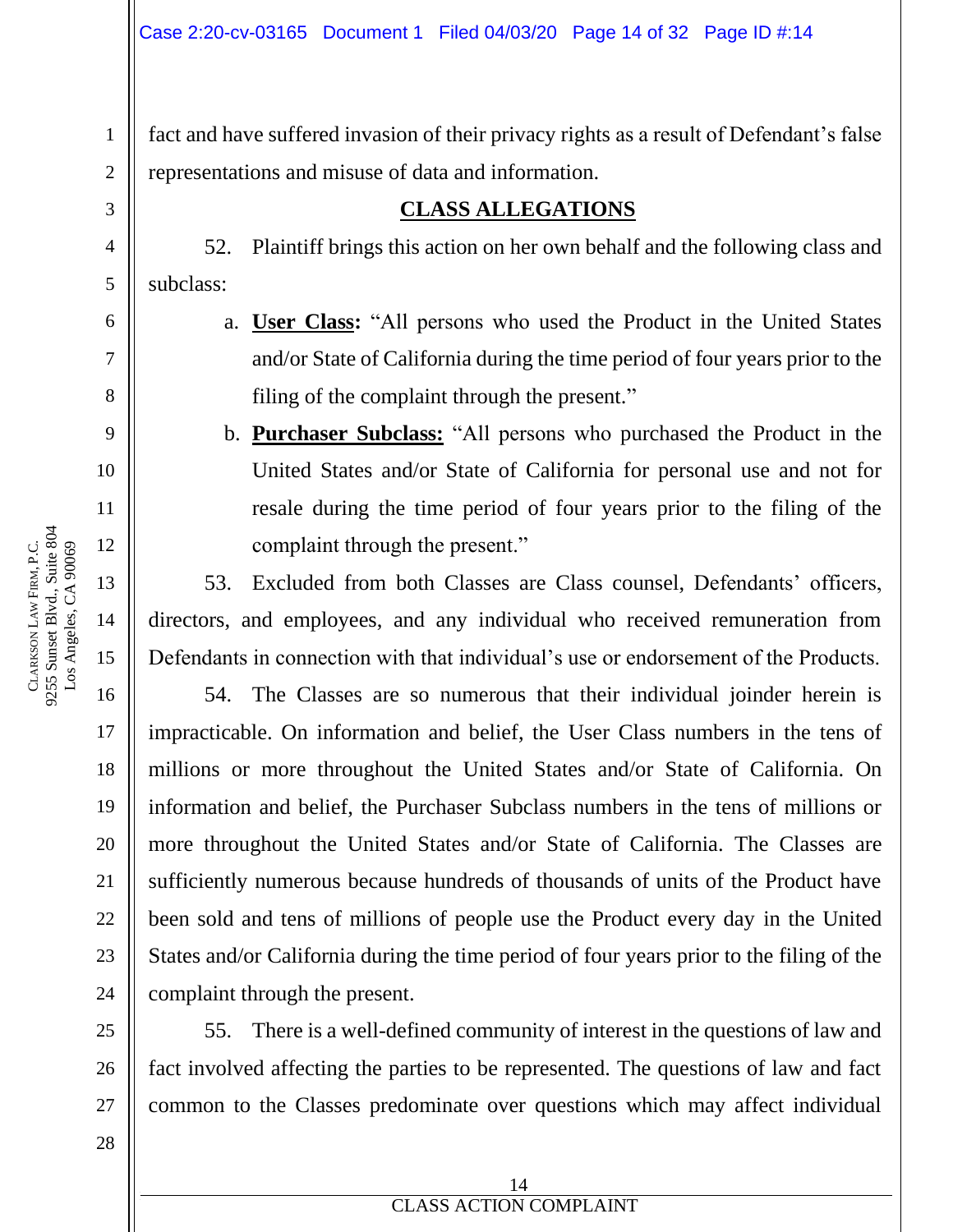Class members. Common questions of law and fact include, but are not limited to, the following:

- a. Whether Defendant's conduct constitutes an unfair method of competition, or unfair or deceptive act or practice, in violation of Civil Code section 1750, et seq.;
- b. Whether Defendant used deceptive representations in connection with the sale of the Product in violation of Civil Code section 1750, et seq.;
- c. Whether Defendant represented the Product has characteristics or quantities that it does not have in violation of Civil Code section 1750, et seq.;
- d. Whether Defendant advertised the Product with intent not to sell it as advertised in violation of Civil Code section 1750, et seq.;
- e. Whether Defendant's advertising of the Product is untrue or misleading in violation of Business and Professions Code section 17500, et seq.;
- f. Whether Defendant knew or by the exercise of reasonable care should have known its advertising was and is untrue or misleading in violation of Business and Professions Code section 17500, et seq.;

g. Whether Defendant's conduct is an unfair business practice within the meaning of Business and Professions Code section 17200, et seq.;

h. Whether Defendant's conduct is a fraudulent business practice within the meaning of Business and Professions Code section 17200, et seq.;

i. Whether Defendant's conduct is an unlawful business practice within the meaning of Business and Professions Code section 17200, et seq.;

j. Whether Defendant violated its duty to implement and maintain reasonable security procedures and practices in under the California Consumer Privacy Act.

27 28 56. Plaintiff's claims are typical of the claims of the Classes because their causes of action are based on a substantially similar factual predicate. Plaintiff will

1

2

3

4

5

6

7

8

9

10

11

12

13

14

15

16

17

18

19

20

21

22

23

24

25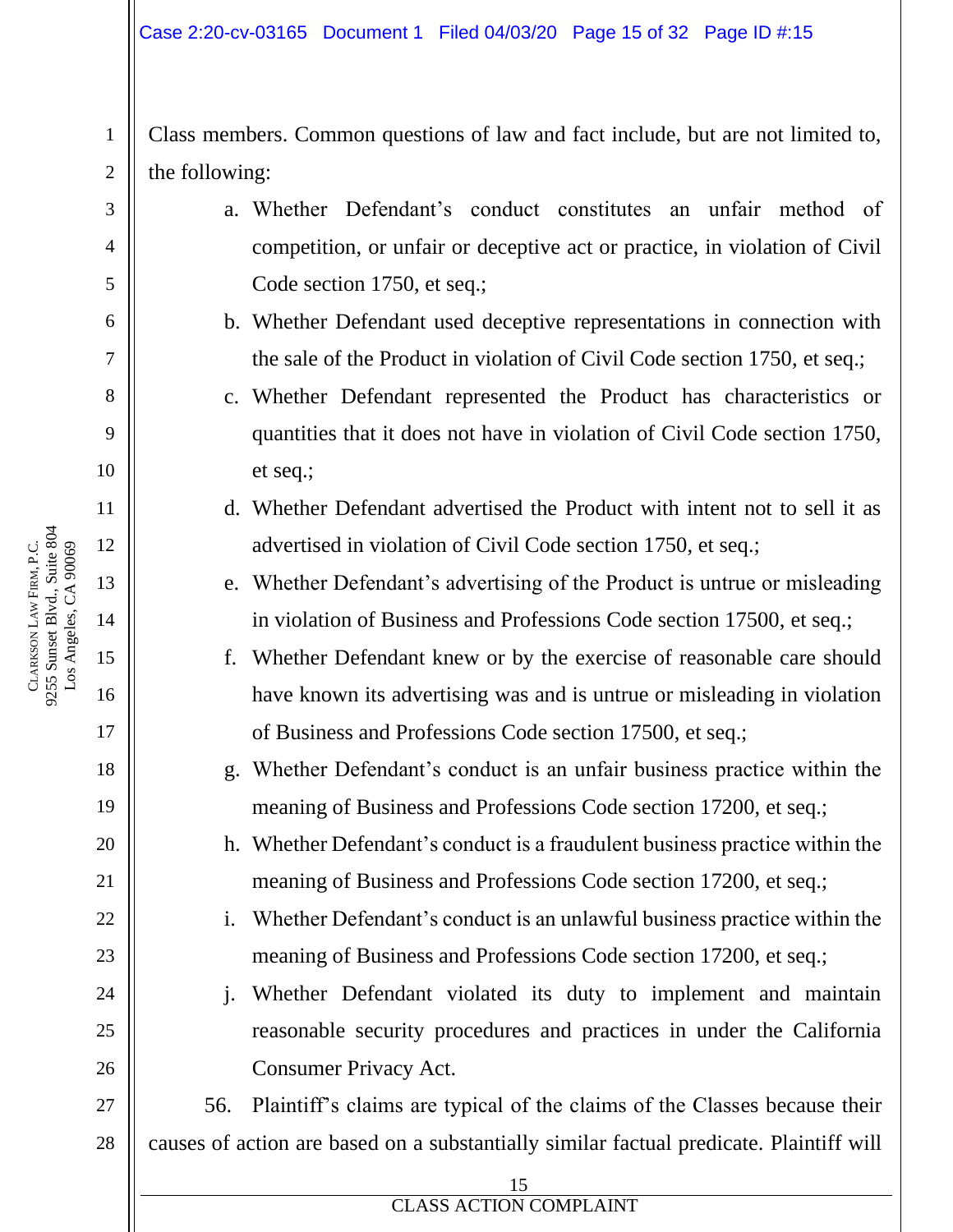fairly and adequately represent and protect the interests of the Classes because she has no conflicts of interest with the Classes. Plaintiff's counsel is adequate counsel because it has vast experience litigating consumer class actions.

57. Plaintiff and the Classes have suffered injury in fact and have lost money as a result of Defendant's false representations. Plaintiff and the Classes each purchased and/or used the Product under the false belief that the it had adequate security measures in place and that Defendant would not misuse their personal information. Plaintiff and the Classes would not have purchased and/or used the Product if they had known it does not have adequate security measures in place and that Defendant misuses personal user information.

58. A class action is superior to other available methods for fair and efficient adjudication of this controversy. The expense and burden of individual litigation would make it impracticable or impossible for the Classes to prosecute their claims individually.

59. The trial and litigation of Plaintiff's Class claims are manageable because Plaintiff and her counsel can litigate the Class claims without the adjudication of numerous individual issues. Individual litigation of the legal and factual issues raised by Defendant's conduct would increase delay and expense to all parties and the court system. Proceeding as a class action in this case presents far fewer management difficulties and provides the benefits of a single, uniform adjudication, economies of scale, and comprehensive supervision by a single court.

60. Defendant has acted on grounds generally applicable to both Classes, thereby making final injunctive relief and/or corresponding declaratory relief appropriate with respect to the Classes as a whole. The prosecution of separate actions by individual members of both Classes would create the risk of inconsistent or varying adjudications with respect to individual Class members that would establish incompatible standards of conduct for Defendant.

1

2

3

4

5

6

7

8

9

10

11

12

13

14

15

16

17

18

19

20

21

22

23

24

25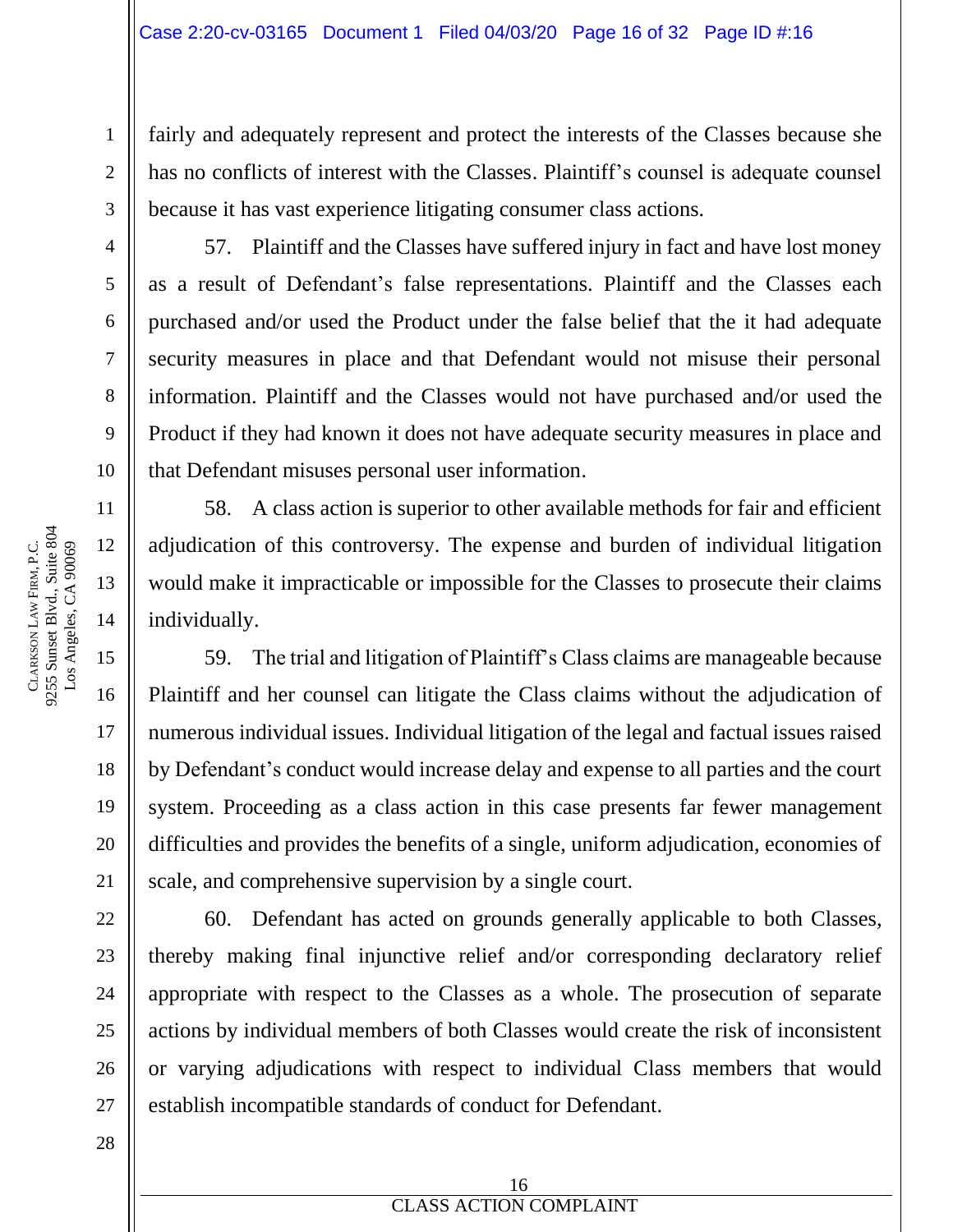61. Absent a class action, Defendant will likely retain the benefits of their wrongdoing. Because of the small size of the individual Classes members' claims, few, if any, Class members could afford to seek legal redress for the wrongs complained of herein. Absent a representative action, the Classes will continue to suffer losses and Defendant will be allowed to continue these violations of law and to retain the proceeds of their ill-gotten gains.

#### **COUNT ONE:**

# **Violation of California Unfair Competition Law, Business & Professions Code Section 17200,** *et seq.* **(By Plaintiff against Defendant)**

62. Plaintiff repeats and realleges all allegations of the previous paragraphs, and incorporates the same as if set forth herein at length.

63. This cause of action is brought pursuant to Business and Professions Code Section 17200, et seq., on behalf of both Classes.

#### A. "Unfair" Prong

64. Under California's False Advertising Law, Cal. Bus. & Prof. Code Section 17200, et seq., a challenged activity is "unfair" when "any injury it causes outweighs any benefits provided to consumers and the injury is one that the consumers themselves could not reasonably avoid." *Camacho v. Auto Club of Southern California*, 142 Cal. App. 4th 1394, 1403 (2006).

65. Defendant, in its advertising of the Product, makes false and misleading statements regarding the quality and characteristics of the Product, particularly that it offers users end-to-end encryption adequately protects user information with secure privacy measures. Zoom prominently states these characteristics in advertisements and on its official website.

66. Defendant's false and deceptive advertising as alleged herein does not confer any benefit to consumers.

1

2

3

4

5

6

7

8

9

10

13

14

16

17

18

19

20

21

22

23

24

25

26

27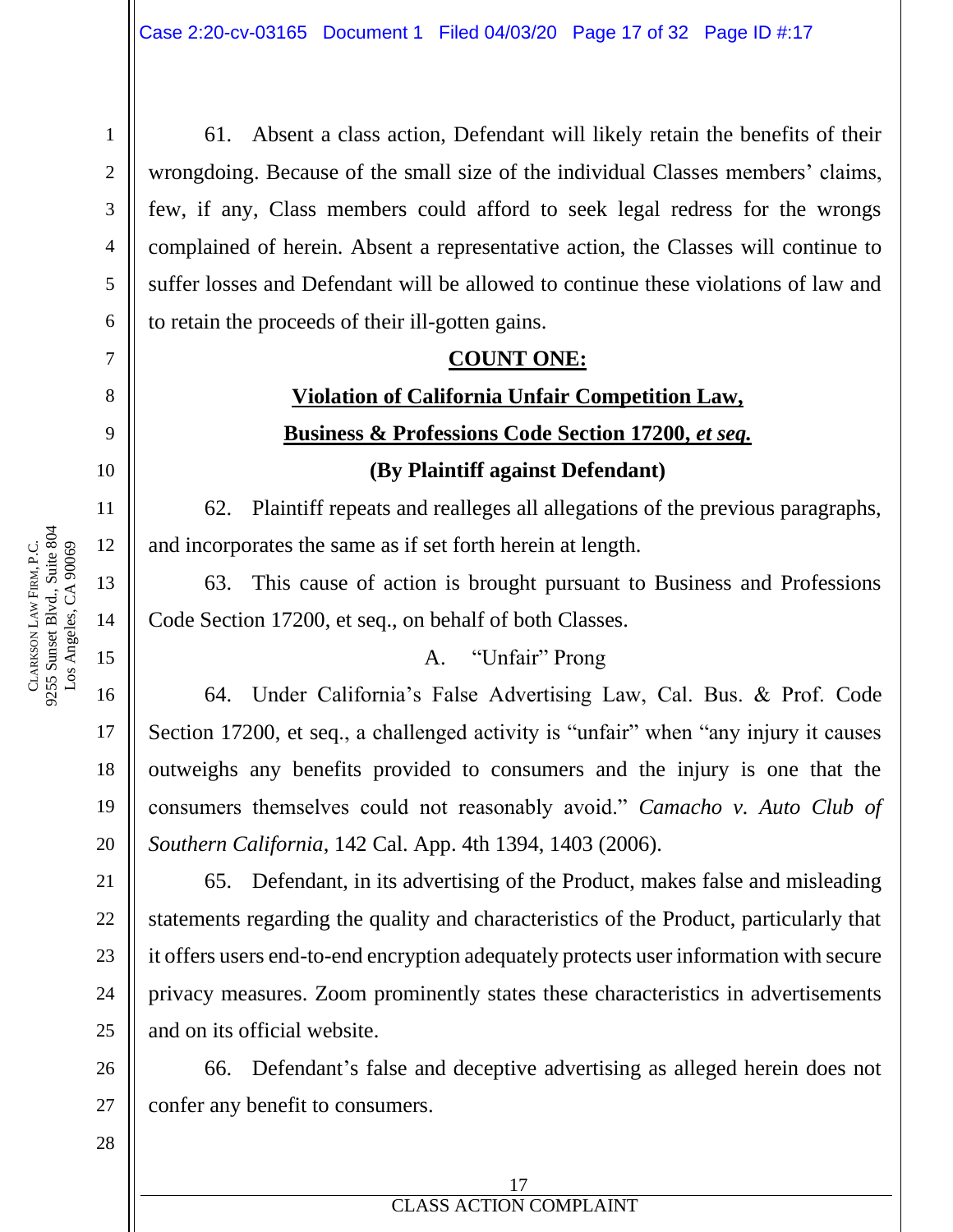67. Defendant's false and deceptive advertising as alleged herein causes injuries to consumers, who do not receive a product consistent with their reasonable expectations.

68. Defendant's false and deceptive advertising as alleged herein causes injuries to consumers, who end up purchasing and using a Product that is not as advertised.

69. Consumers cannot avoid any of the injuries caused by Defendant's false and deceptive advertising.

70. The injuries caused by Defendant's false and deceptive advertising outweighs any benefits.

71. Defendant's advertising of the Product, as alleged herein, is false, deceptive, misleading, and unreasonable and constitutes an unfair business practice within the meaning of California Business and Professions Code Section 17200.

72. Defendant could have furthered its legitimate business interests in ways other than by advertising the Product unfairly; but they did not, because had they done so, consumers would not have purchased the Product.

73. All of the conduct alleged herein occurs and continues to occur in Defendant's business. Defendant's advertising of the Product led and continues to lead reasonable consumers to believe that the Product offers end-to-end encryption and securely protects user information and privacy through a pattern or generalized course of conduct repeated on approximately thousands of occasions daily.

74. Pursuant to Business and Professions Code Sections 17203, Plaintiff and the Classes seek an order of this Court enjoining Defendant from continuing to engage, use, or employ their unfair business practices.

75. Plaintiff and the Classes have suffered injury-in-fact and have lost money as a result of Defendant's unfair conduct. Specifically, Plaintiff and the Classes purchased or used a Product that was different from what they were reasonably expecting to receive when they decided to use the Product. Plaintiff and the Classes

1

2

3

4

5

6

7

8

9

12

13

14

16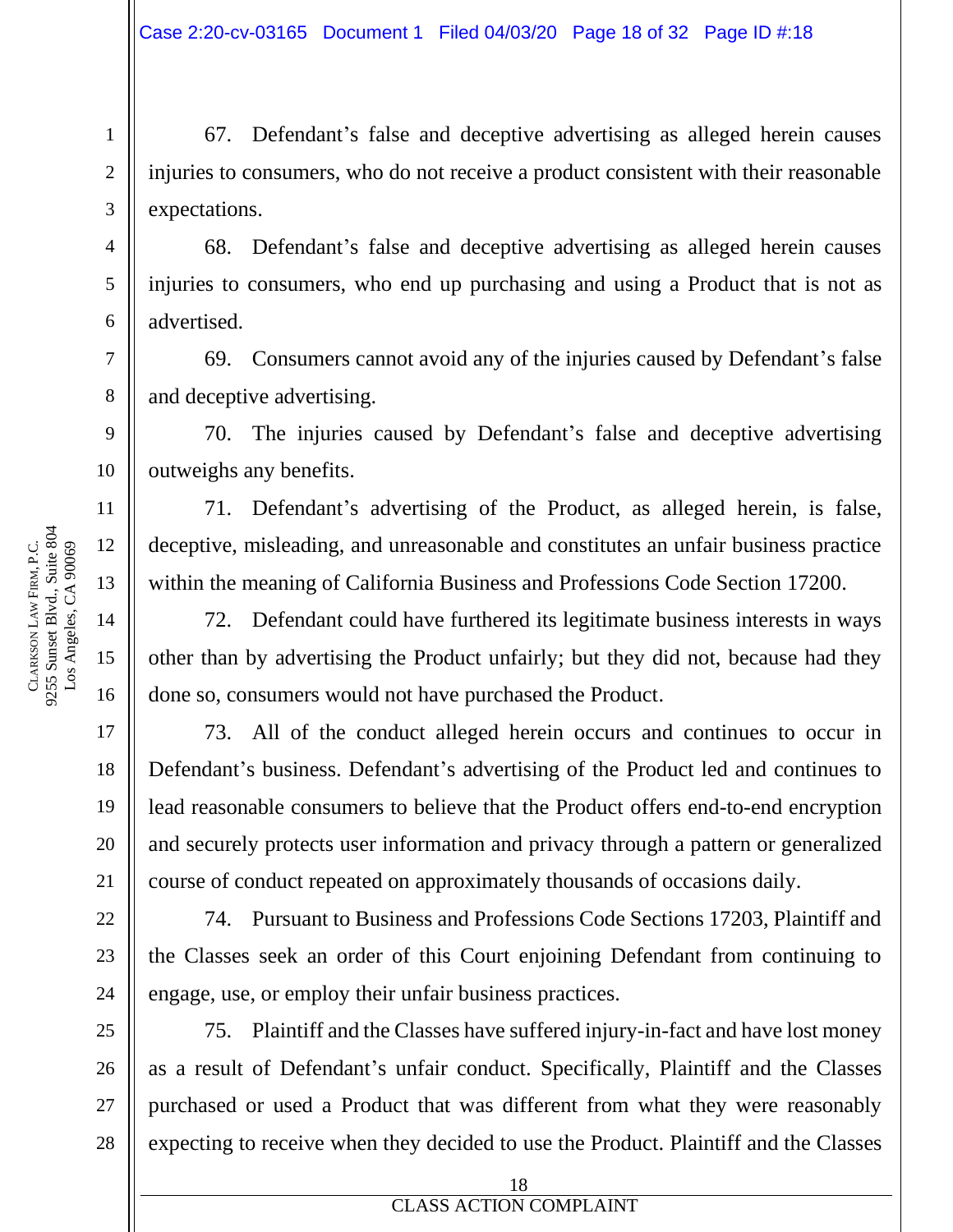would not have purchased the Product but for the representations by Defendant that the Product is equipped with end-to-end encryption and adequately protects user information with secure privacy measures.

76. Plaintiff would use the Product in the future if the Product actually provided end-to-end encryption and adequately protected user information with secure privacy measures, or if Defendant's advertising dispelled any confusion about the Product's security features.

#### B. "Fraudulent" Prong

77. California Business and Professions Code Section 17200, et seq., prohibits fraudulent conduct, defined as conduct that is likely to deceive members of the public. A business practice is "fraudulent" if it actually deceives members of the consuming public.

78. Defendant, in its advertising of the Product, makes false and misleading statements regarding the quality and characteristics of the Product, particularly that it offers users end-to-end encryption and adequately protects user information with secure privacy measures. These advertising claims appear prominently in advertisements for the Product and on Zoom's official website.

79. Defendant's false and deceptive advertising as alleged herein is likely to deceive the members of the public.

80. Defendant's advertising of the Product, as alleged in the preceding paragraphs, is false, deceptive, misleading, and unreasonable and constitutes a fraudulent business practice in violation of California Business & Professions Code Section 17200.

81. Defendant knew that the representations it made and continues to make about the Product are false, misleading, and deceive reasonable consumers.

82. Defendant could have furthered its legitimate business interests in ways other than by advertising the Product fraudulently.

1

2

3

4

5

6

7

8

9

10

11

12

13

14

15

16

17

18

19

20

21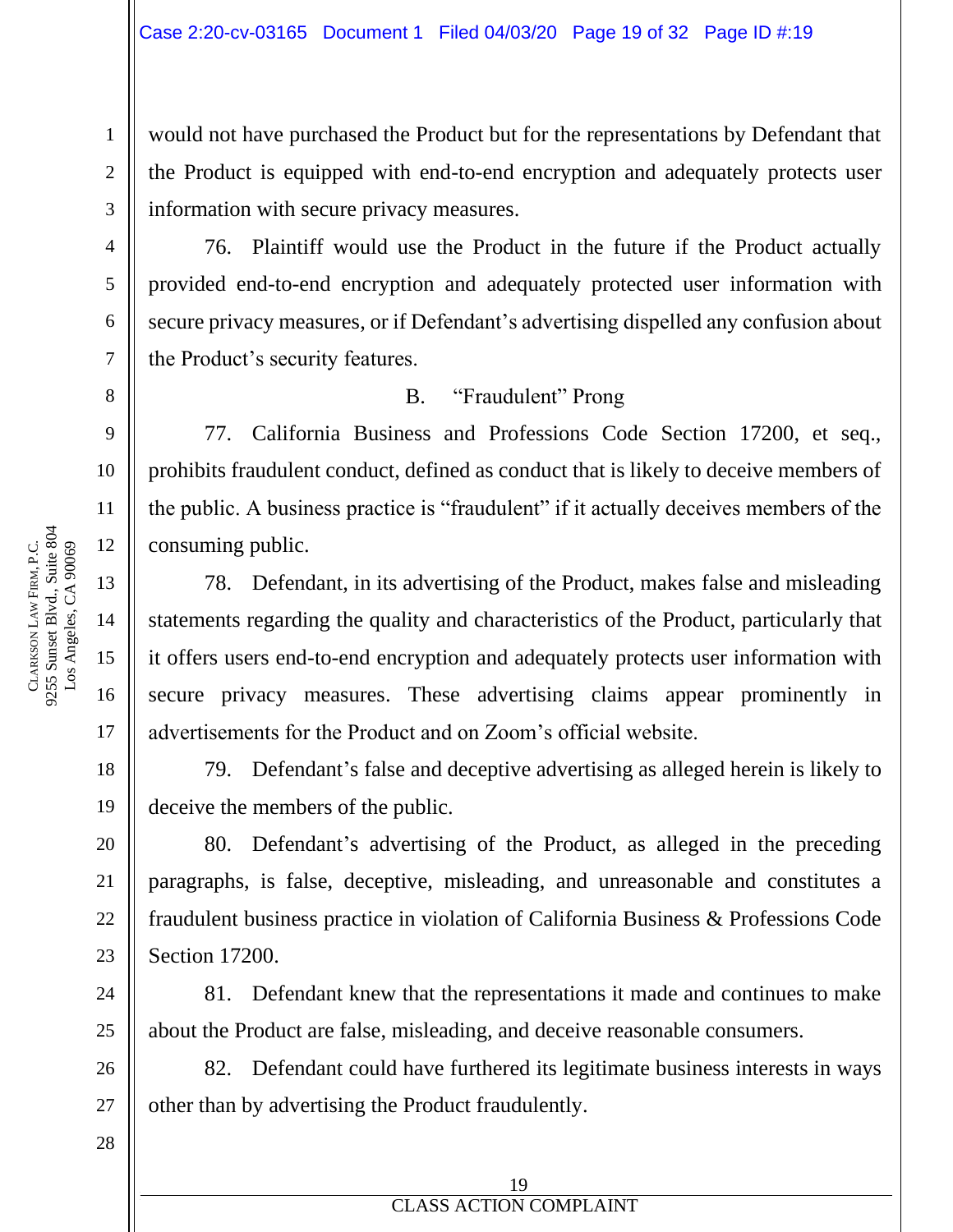83. All of the conduct alleged herein occurs and continues to occur in Defendant's business. Defendant's advertising of the Product led and continues to lead reasonable consumers to believe that the Product offers end-to-end encryption and adequately protects user information with secure privacy measures through a pattern or generalized course of conduct repeated on approximately thousands of occasions daily.

84. Pursuant to Business and Professions Code Sections 17203, Plaintiff and the Classes seek an order of this Court enjoining Defendant from continuing to engage, use, or employ their fraudulent business practices.

85. Plaintiff and the Classes have suffered injury-in-fact and have lost money as a result of Defendant's fraudulent conduct. Specifically, Plaintiff and the Classes purchased or used a Product that was different from what they were reasonably expecting to receive when they decided to use the Product. Plaintiff and the Classes would not have purchased the Product but for the representations by Defendant that the Product is equipped with end-to-end encryption and adequately protects user information with secure privacy measures.

86. Plaintiff would use the Product in the future if the Product actually provided end-to-end encryption and adequately protects user information with secure privacy measures, or if Defendant's advertising dispelled any confusion about the Product's security features.

#### C. "Unlawful" Prong

87. California Business and Professions Code Section 17200, et seq., identifies violations of any state or federal law as "unlawful practices that the unfair competition law makes independently actionable." *Velazquez v. GMAC Mortg. Corp.*, 605 F. Supp. 2d 1049, 1068 (C.D. Cal. 2008).

88. Defendant, in its advertising and packaging of the Product, makes false and misleading statements regarding the quality and characteristics of the Product, particularly that it offers users end-to-end encryption and adequately protects user

1

2

3

4

5

6

7

8

9

10

11

12

13

14

15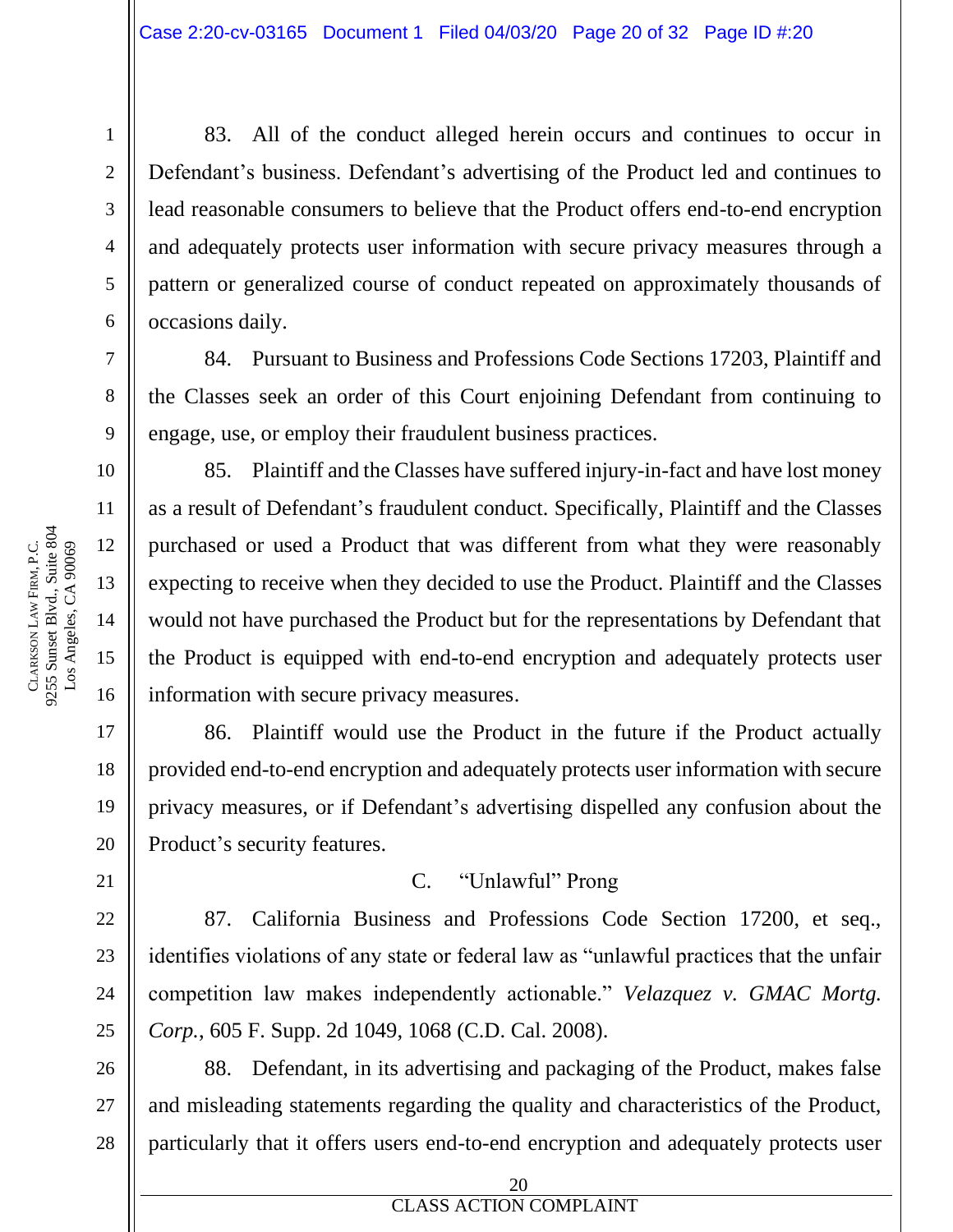information with secure privacy measures. These advertising claims appear prominently in advertisements for the Product and on Zoom's official website.

89. Defendant's advertising of the Product, as alleged in the preceding paragraphs, violates California Civil Code Section 1750, et. seq., California Business and Professions Code Section 17500, et. seq., California's Sherman Law, and the California Business and Professions Code Section 12606.2, et seq.

90. Defendant's advertising of the Product, as alleged in the preceding paragraphs, is false, deceptive, misleading, and unreasonable and constitutes unlawful conduct.

91. Defendant knew or should have known of its unlawful conduct.

92. As alleged in the preceding paragraphs, the misrepresentations by Defendant alleged herein constitute an unlawful business practice within the meaning of California Business and Professions Code section 17200.

93. Defendant could have furthered its legitimate business interests in ways other than by advertising the Product unlawfully.

94. All of the conduct alleged herein occurs and continues to occur in Defendant's business. Defendant's advertising of the Product led and continues to lead reasonable consumers to believe that the Product offers end-to-end encryption and adequately protects user information with secure privacy measures through a pattern or generalized course of conduct repeated on approximately thousands of occasions daily.

95. Pursuant to Business and Professions Code Sections 17203, Plaintiff and the Classes seek an order of this Court enjoining Defendant from continuing to engage, use, or employ its unlawful business practices.

96. Plaintiff and the Classes have suffered injury-in-fact as a result of Defendant's unlawful conduct. Specifically, Plaintiff and the Classes paid for a Product that is different from what they were reasonably expecting to receive when they decided to make their purchases. Plaintiff and the Classes would not have

1

2

3

4

5

6

7

8

9

10

11

12

13

14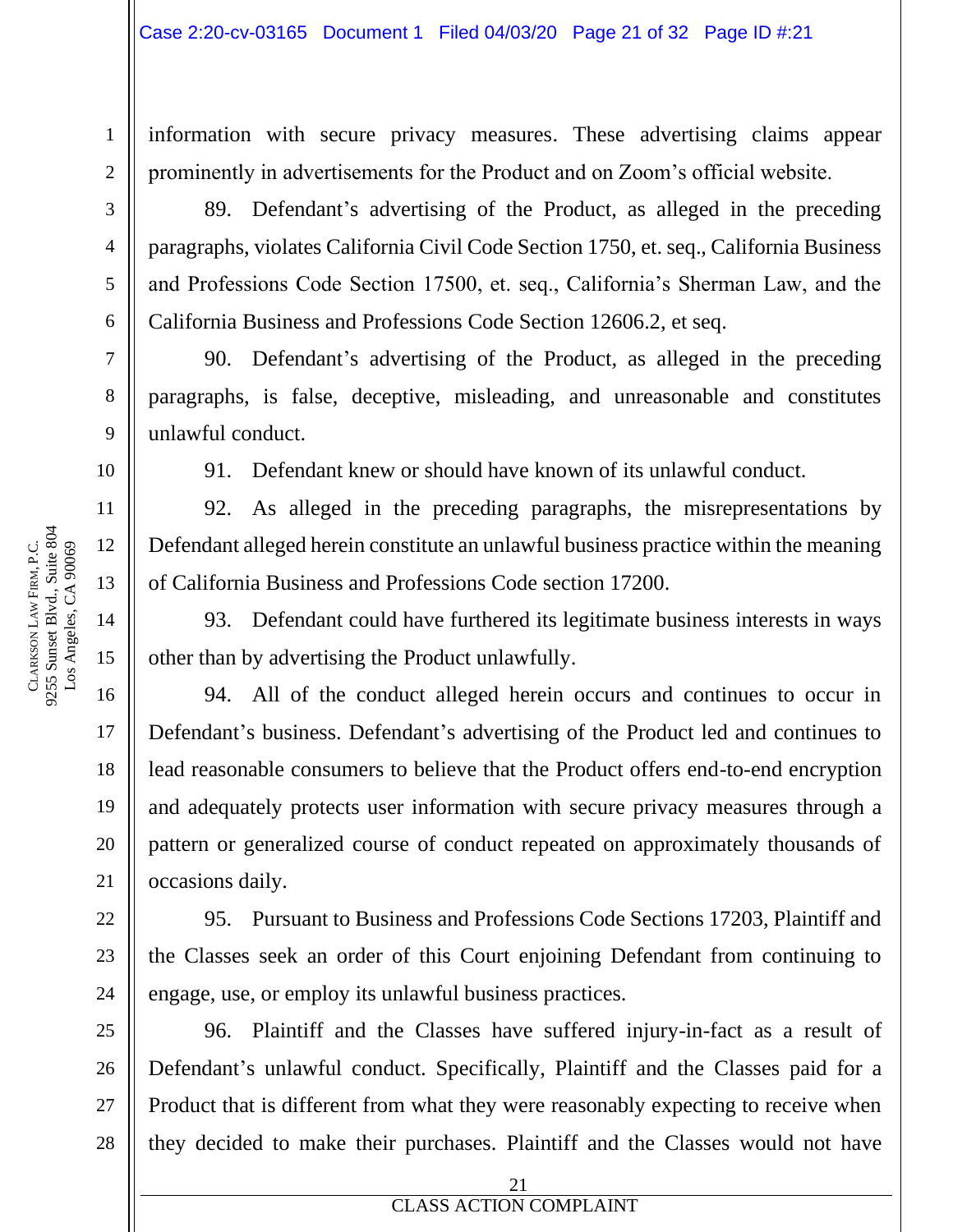purchased the Product but for the representations by Defendant that it is equipped with end-to-end encryption and adequately protects user information with secure privacy measures.

97. Plaintiff would use the Product in the future if the Product actually provided end-to-end encryption and adequately protects user information with secure privacy measures, or if Defendant's advertising dispelled any confusion about the Product's security features.

#### **COUNT TWO**

## **Violation of California Consumers Legal Remedies Act, California Civil Code Section 1750,** *et seq***.**

**(By Plaintiff against Defendant)**

98. Plaintiff repeats and realleges all allegations of the previous paragraphs, and incorporates the same as if set forth herein at length.

99. Plaintiff brings this cause of action pursuant to Civil Code Section 1750, et seq., the Consumers Legal Remedies Act ("CLRA"), on her own behalf and on behalf of both Classes.

100. There are questions of law and fact common to the Classes, which questions are substantially similar and predominate over questions affecting the individual members of the Classes, including but not limited to those questions listed above.

101. The practices described herein, specifically Defendant's advertising and sale of the Product, were intended to result in the sale of the Product to the consuming public and violated and continue to violate the CLRA by (1) using deceptive representations in connection with the Product; (2) representing the Product has characteristics and quantities it does not have; and (3) advertising the Product with intent not to sell it advertised.

27 28 102. Defendant fraudulently deceived Plaintiff and the Classes by misrepresenting the Product as having characteristics and quantities which it does not

CLARKSON

LAW

9255 Sunset Blvd., Suite 804

FIRM, P.C.

21

22

23

24

25

26

1

2

**ERROR DOCUMENT PROPERTY NAMED IN CLASS ACTION COMPLAINT** 22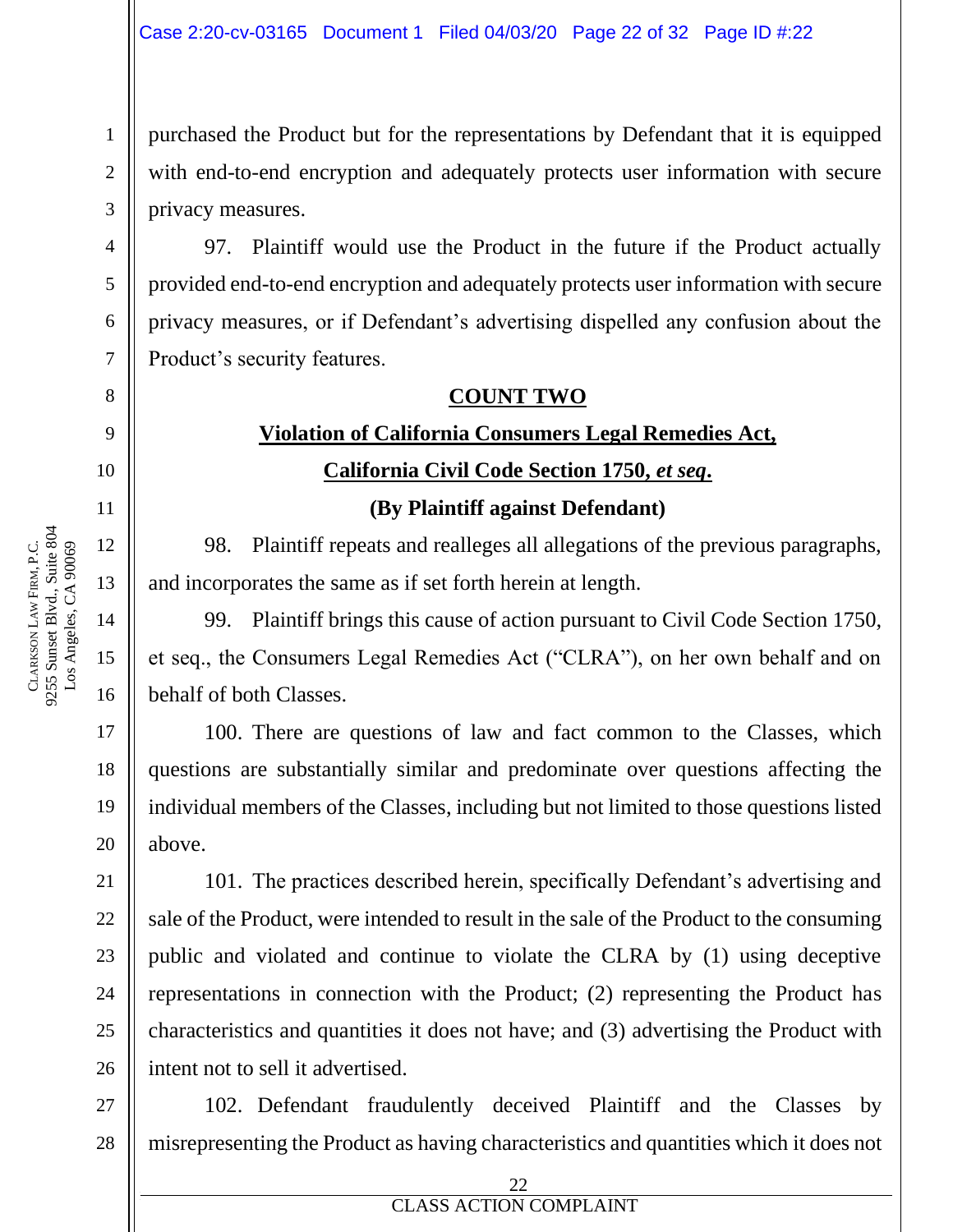have, e.g., that the Product is equipped with end-to-end encryption and adequately protects user information with secure privacy measures. In doing so, Defendant intentionally misrepresented and concealed material facts from Plaintiff and the Classes. Said misrepresentations and concealment were done with the intention of deceiving Plaintiff and the Classes and depriving them of their legal rights and money.

103. Defendant fraudulently deceived Plaintiff and the Classes by advertising the Product with intent not to sell them as advertised, by misrepresenting that it is equipped with end-to-end encryption and adequately protects user information with secure privacy measures when it does not. In doing so, Defendant intentionally misrepresented and concealed material facts from Plaintiff and the Classes. Said misrepresentations and concealment were done with the intention of deceiving Plaintiff and the Classes and depriving them of their legal rights and money.

104. Defendant knew or should have known, through the exercise of reasonable care, that the Product's advertising was misleading.

105. Defendant's actions as described herein were done with conscious disregard of Plaintiff's rights, and Defendant was wanton and malicious in its concealment of the same.

106. Defendant's Product advertising was a material factor in Plaintiff's and the Class members' decisions to purchase and use the Product. Based on Defendant's Product advertising, Plaintiff and the Classes reasonably believed that they were getting a more secure Product than they actually received. Had they known the truth of the matter, Plaintiff and the Classes would not have purchased the Product.

107. Plaintiff and the Classes have suffered injury in fact and have lost money as a result of Defendant's unfair, unlawful, and fraudulent conduct. Specifically, Plaintiff paid for a product with security benefits she never received. Plaintiff would not have purchased the Product had she known it did not offer end-to-end encryption or adequately protects user information with secure privacy measures.

1

2

3

4

5

6

7

8

9

10

11

12

13

14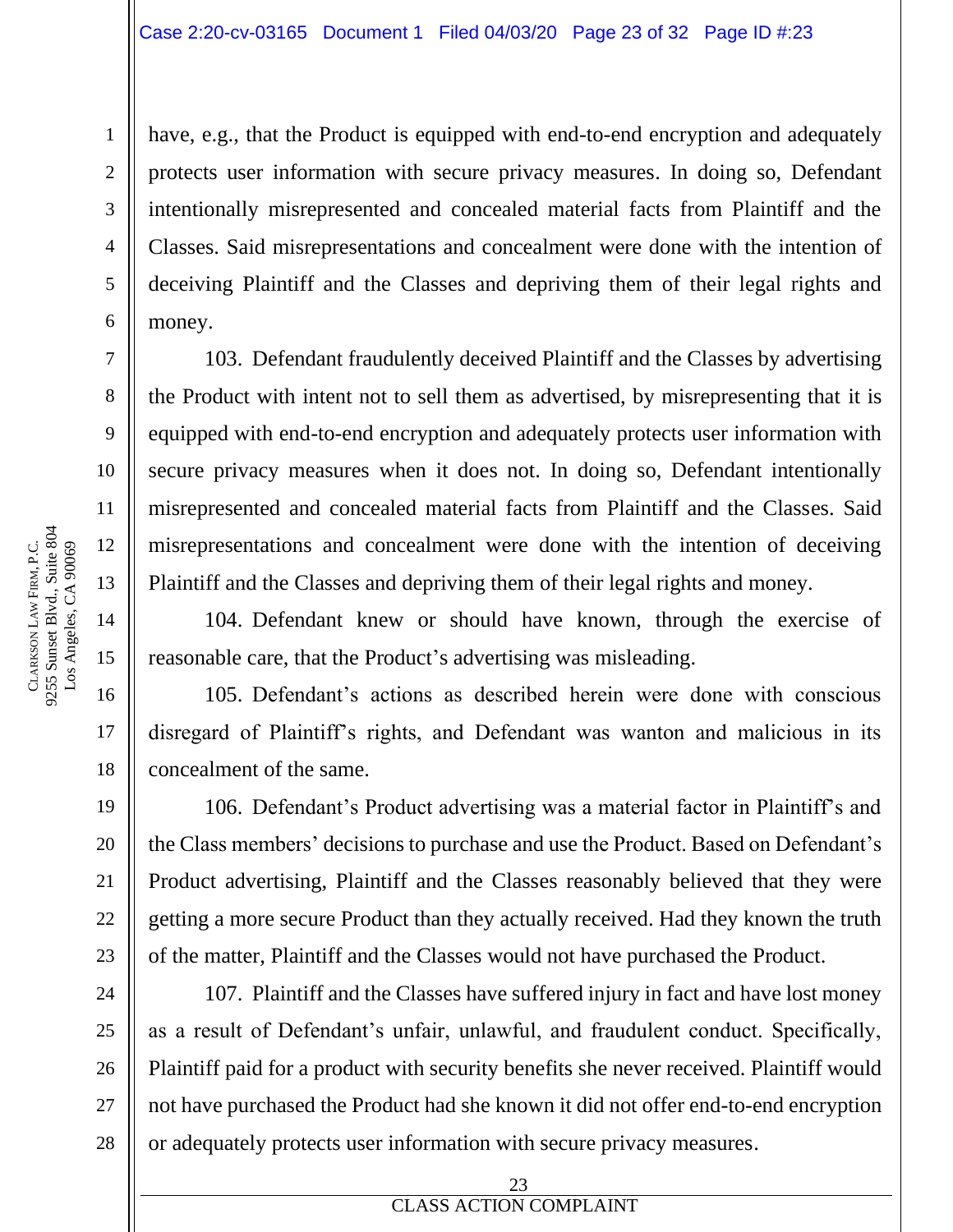108. Defendant's false and misleading advertising claims should be enjoined due to the false, misleading, and/or deceptive nature of Defendant's advertising. In addition, Defendant should be compelled to provide restitution and damages to consumers who paid for the Product they never received due to Defendant's representation that it was equipped with end-to-end encryption and adequately protects user information with secure privacy measures when it did not.

#### **COUNT THREE**

# **Violation of California False Advertising Law, Business & Professions Code Section 17500,** *et seq.* **(By Plaintiff against Defendant)**

109. Plaintiff repeats and realleges the allegations set forth in the preceding paragraphs and incorporates the same as if set forth herein at length.

110. Plaintiff brings this cause of action pursuant to Business and Professions Code section 17500, et seq., each on his own behalf and on both Classes.

111. California's False Advertising Law, California Business and Professions Code section 17500, et seq., makes it "unlawful for any person to make or disseminate or cause to be made or disseminated before the public in this state, in any advertising device or in any other manner or means whatever, including over the Internet, any statement, concerning personal property or services, professional or otherwise, or performance or disposition thereof, which is untrue or misleading and which is known, or which by the exercise of reasonable care should be known, to be untrue or misleading."

112. Defendant knowingly disseminated misleading claims that the Product is equipped with end-to-end encryption and adequately protects user information with secure privacy measures as a means to mislead the public for financial gain.

113. Defendant controlled the production and advertising of the Product. It knew or should have known, through the exercise of reasonable care that its

1

2

3

4

5

6

7

8

9

10

11

12

13

14

15

16

17

18

19

20

21

22

23

24

25

26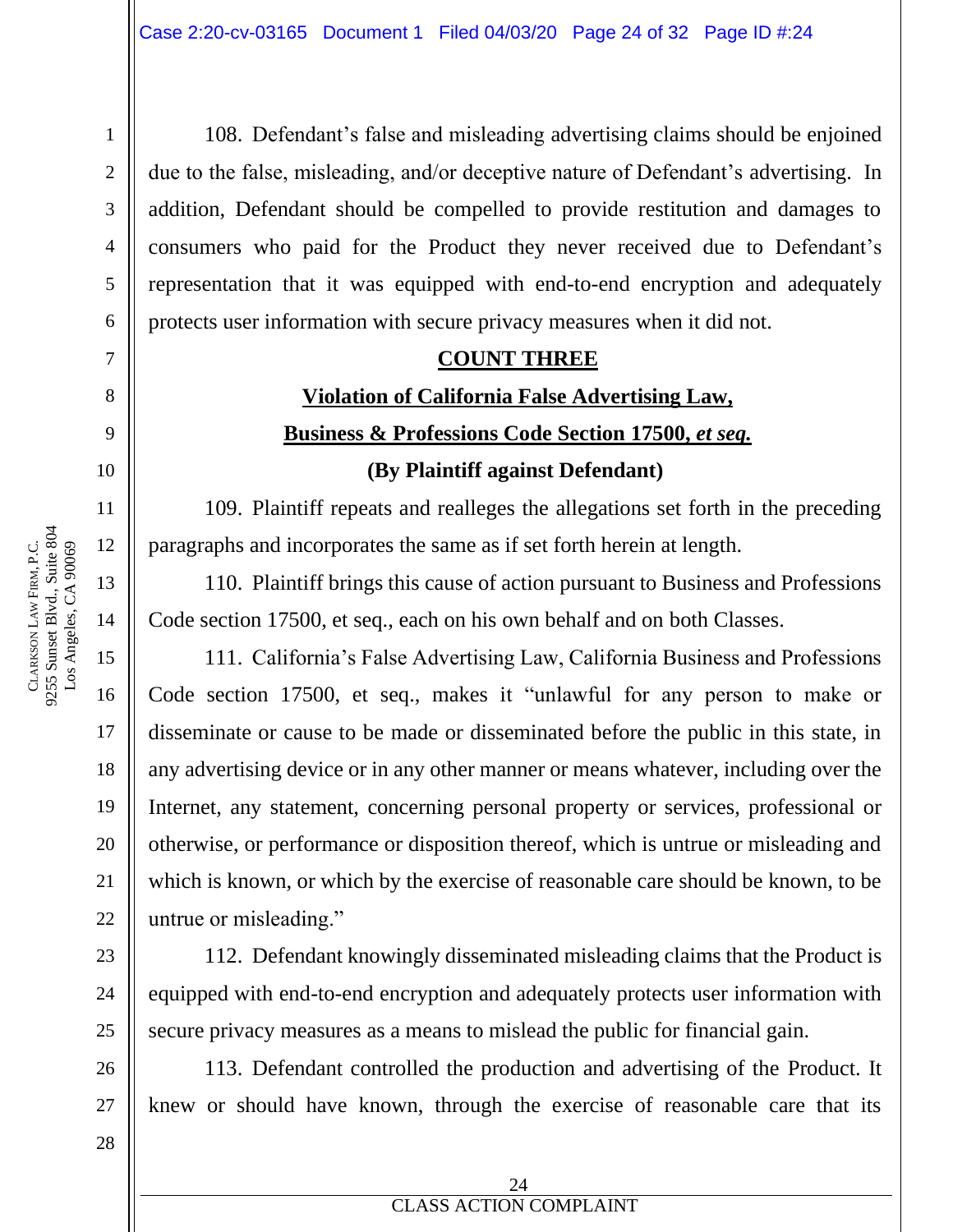representations about the security benefits of the Product was untrue, deceptive and misleading.

114. Reasonable consumers base their online purchasing decisions on the net impression of a product's official website. Consumers generally do not conduct their own research to clarify the claims on the product website or for any other reason. Instead, the reasonable consumer chooses a product because the manufacturer's website claims lead them to believe the product is equipped with end-to-end encryption and adequately protects user information with secure privacy measures.

115. Defendant's action of prominently displaying false, deceptive, and misleading claims about the purported security benefits of the Product on its official website is likely to deceive the reasonable consumer.

116. Defendant's actions were false and misleading such that the reasonable consumer is and was likely to be deceived.

117. Plaintiff and the Classes have suffered injury in fact and have lost money as a result of Defendant's false representations. Plaintiff and the Classes purchased the Product in reliance upon the claims by Defendant that the Product is equipped with end-to-end encryption and adequately protects user information with secure privacy measures as represented by Defendant's website descriptions and advertising. Plaintiff would not have purchased the Product if she had known that the claims and advertising as described herein were false and misleading.

118. As alleged in the preceding paragraphs, the misrepresentations by Defendant of the material facts alleged herein constitutes an unfair, unlawful, and fraudulent business practice within the meaning of California Business & Professions Code section 17500.

119. In addition, Defendant's use of various forms of advertising media to advertise, call attention to, or give publicity to the sale of goods or merchandise which are not as represented in any manner constitutes unfair competition, unfair, deceptive, untrue or misleading advertising, and an unlawful business practice within

1

2

3

4

5

6

7

8

9

10

11

12

13

14

15

16

17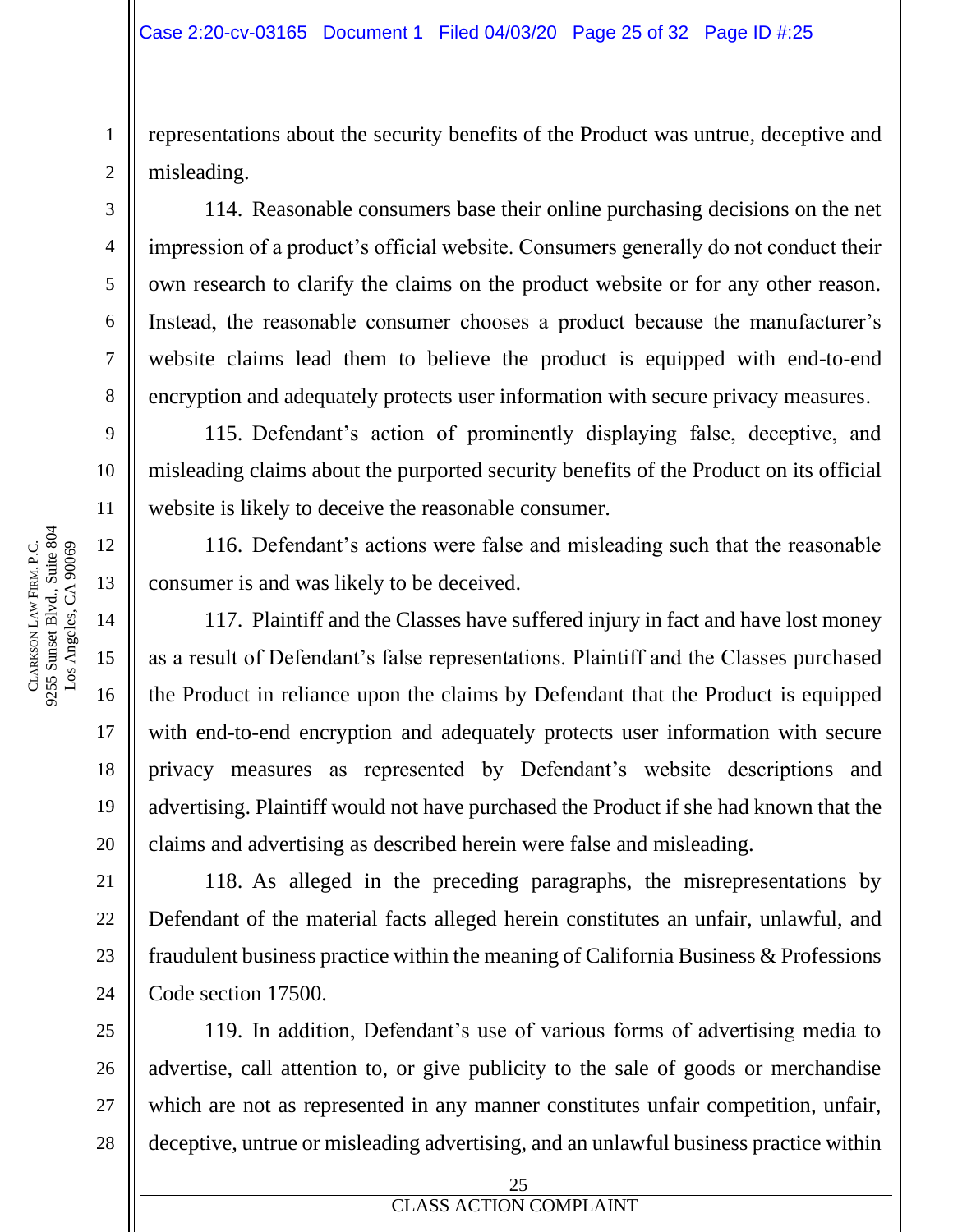the meaning of Business & Professions Code sections 17200 and 17531, which advertisements have deceived and are likely to deceive the consuming public, in violation of Business & Professions Code section 17500.

120. Pursuant to Business & Professions Code sections 17203 and 17535, Plaintiff and the members of the Classes seek an order of this Court enjoining Defendant from continuing to engage, use, or employ its practice of advertising the sale and use of the Product. Likewise, Plaintiff and the members of the Classes seek an order requiring Defendant to disclose such misrepresentations, and additionally request an order awarding Plaintiff and the Classes restitution of the money wrongfully acquired by Defendant by means of responsibility attached to Defendant's failure to disclose the existence and significance of said misrepresentations.

#### **COUNT FOUR**

#### **Violation of the California Consumer Privacy Act**

#### **Cal. Civ. Code § 1789.100,** *et seq.*

#### **(By Plaintiff against Defendant)**

121. Plaintiff repeats and realleges the allegations set forth in the preceding paragraphs and incorporates the same as if set forth herein.

122. Defendant has violated California Civil Code Section 1798.100(b) of the California Consumer Privacy Act ("CCPA") by collecting and sharing private user information without providing adequate notice.

123. Defendant collects personal user information as defined in Civil Code Section 1789.140, such as their location.

124. Defendant has violated California Civil Code Section 1798.150(a). As a result of Defendant's inability to implement and maintain reasonable security procedures and practices, Defendant has given Facebook and other third parties unauthorized access to private user information as alleged herein.

28

9255 Sunset Blvd., Suite 804 Los Angeles, CA 90069 FIRM, P.C. Los Angeles, CA 90069 LAW CLARKSON

1

2

3

4

5

6

7

8

9

10

11

12

13

14

15

16

17

18

19

20

21

22

23

24

25

26

27

#### **EDECITE PROPERTY NAMED IN COMPLETE PROPERTY** 26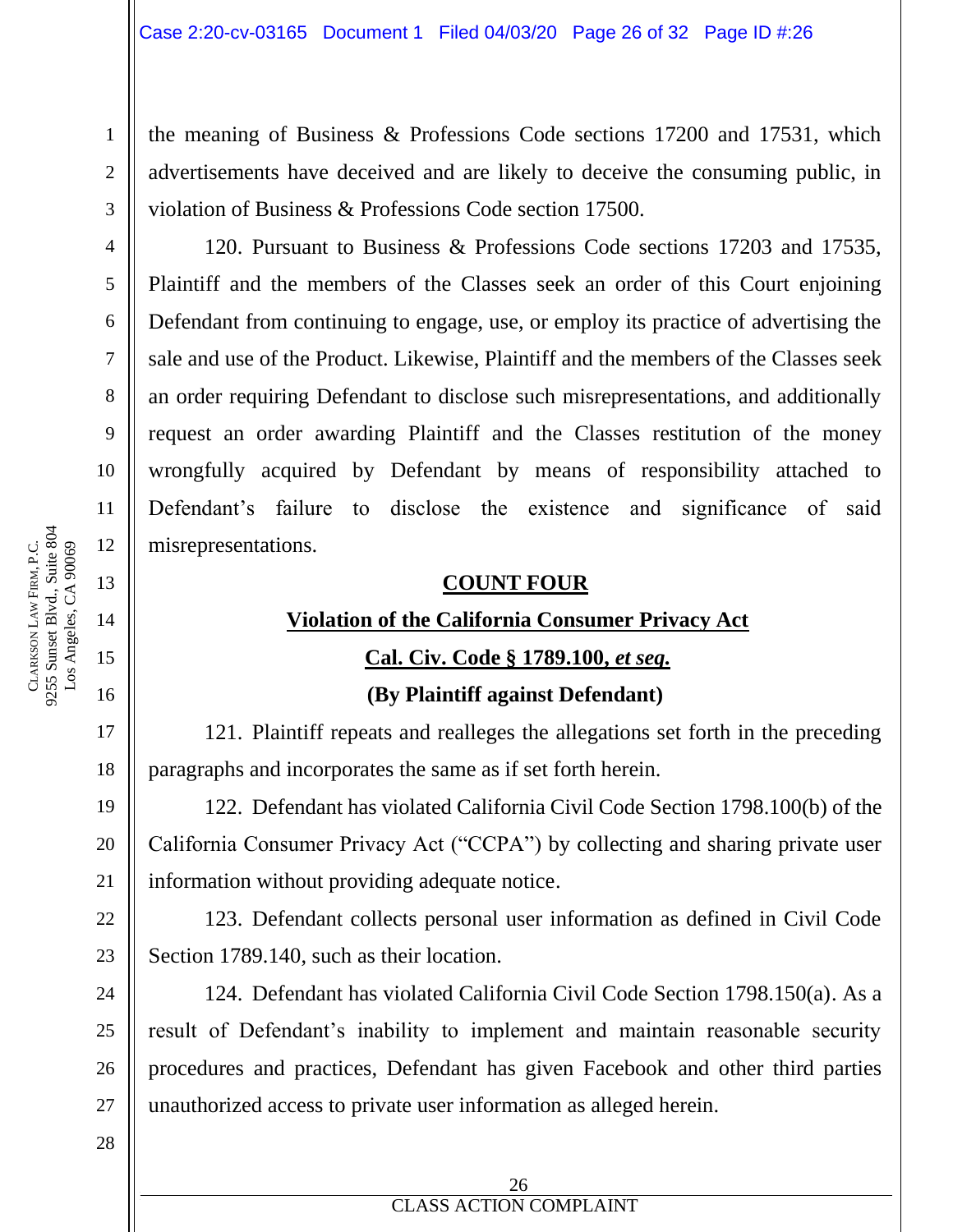125. Defendant has violated its duty to protect the personal information of Plaintiff and the User Class.

126. Defendant's violation of its duty directly and proximately caused Plaintiff and members of the User Class to have their personal information collected and shared with Facebook without authorization. Upon information and belief, Defendant is sharing user information with other unknown parties in the same manner as alleged herein.

127. Plaintiff and the User Class were injured through violations of legally protected privacy interests, in the form of unauthorized disclosure of personal user information.

128. Defendant knew or should have known that it was violating the CCPA by sharing unauthorized information with Facebook. Defendant also failed to safeguard private user information and maintain reasonable security procedures.

129. Defendant is a corporation that is organized and operated for the financial benefit of its owners.

130. On behalf of the User Class, Plaintiff seeks an order enjoining Defendant from continuing to violate the CCPA as alleged herein.

#### **COUNT FIVE**

#### **Negligence**

#### **(By Plaintiff against Defendant)**

131. Plaintiff repeats and realleges the allegations set forth in the preceding paragraphs and incorporates the same as if set forth herein at length.

132. Defendant owed a duty to Plaintiff to exercise reasonable care in implementing and maintaining reliable security systems and practices to ensure the safety of Plaintiff and the User Class members' personal information and not disclosing this information to third parties, like Facebook, without informed consent.

1

2

3

4

5

6

7

8

9

10

11

17

18

19

20

21

22

23

24

25

26

27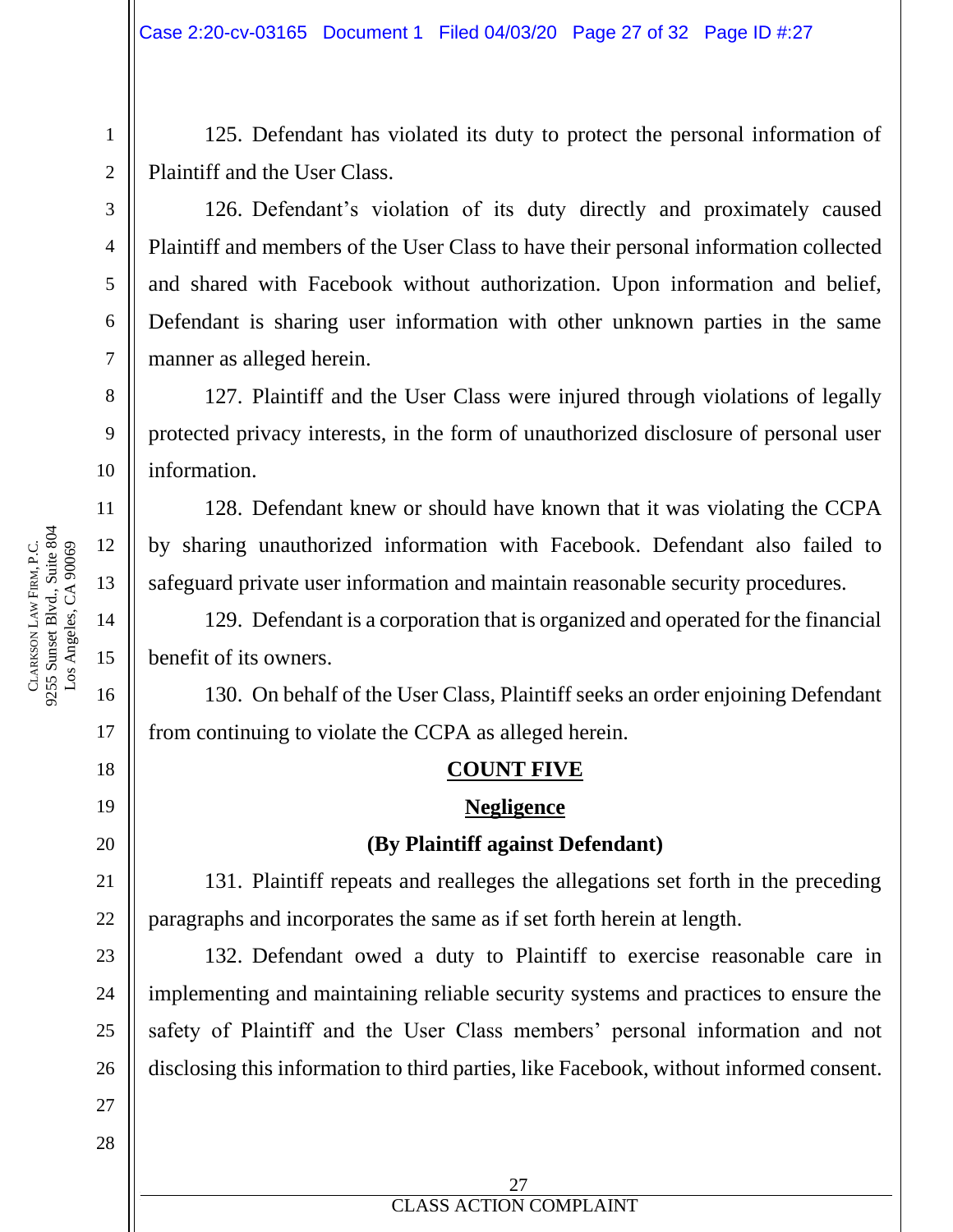133. Defendant breached its duties by, failing to implement and maintain reasonable security protections for users and by disclosing personal user information to third parties, like Facebook, without the consent of its users.

134. But for Defendant's actions and breaches of its duties, Plaintiff and User Class member information would be secure, and third parties, like Facebook, would not have gained access to personal user information.

135. It was foreseeable that Defendant's conduct as alleged herein would harm Plaintiff and the User Class. Plaintiff knew or should have known that its inability to adequately protect user information, and sharing information with third parties, like Facebook, would cause harm to Plaintiff and the User Class.

136. Defendant's breach as alleged herein directly and proximately resulted in Plaintiff's and the User Class's injuries.

137. Plaintiff's and the User Class's damages were proximate and reasonably foreseeable results of Defendant's breach as alleged herein.

138. As a result of Defendant's breach, Plaintiff and the User Class have been damaged in the amount to be determined at trial.

#### **COUNT SIX**

## **Violation of California Constitution, Art. 1 § 1 (By Plaintiff against Defendant)**

139. Plaintiff repeats and realleges the allegations set forth in the preceding paragraphs and incorporates the same as if set forth herein at length.

140. Plaintiff and the User Class have a constitutional right to privacy. Plaintiff and the User Class are entitled to protection from Defendant's unauthorized sharing of their information with third parties, like Facebook.

141. Plaintiff and the User Class reasonably expected the Product to keep their personal information private because the Product's privacy policy fails to disclose that Defendant shares this user information with third parties, like Facebook.

28

9255 Sunset Blvd., Suite 804 12 Los Angeles, CA 90069 FIRM, P.C. Los Angeles, CA 90069 LAW CLARKSON 15

1

2

3

4

5

6

7

8

9

10

11

13

14

16

17

18

19

20

21

22

23

24

25

26

27

#### **EDECITE PROPERTY NAMED IN COMPLETE PROPERTY** 28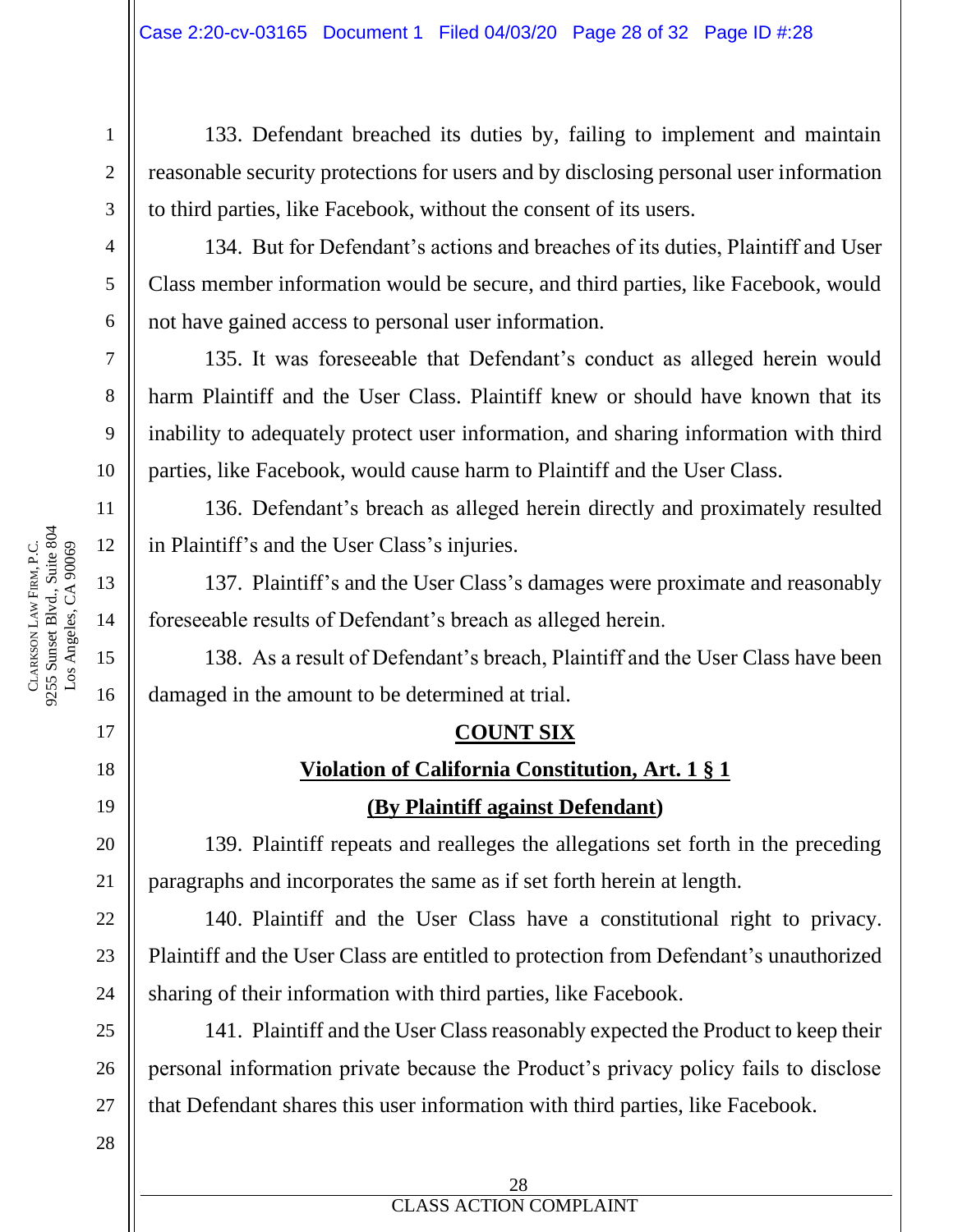142. Defendant's invasion and violation of Plaintiff and the User Class members' privacy rights was serious and substantial.

1

2

3

4

5

6

7

8

9

10

11

12

13

14

15

16

17

18

143. Defendant unlawfully violated Plaintiff's and User Class members' privacy rights. Defendant failed to implement and maintain adequate safety measures to protect personal user information, and disclosed this information to third parties without the consent of Plaintiff and the User Class in a manner that is highly offensive to a reasonable person.

144. Defendant acted in reckless disregard of Plaintiff's and the User Class's privacy rights. Defendant knew or should have known that its conduct highly invasive and offensive to a reasonable person.

145. Defendant's actions directly and proximately resulted in Plaintiff's and User Class members' personal and private information being disclosed and their reasonable expectation of privacy being frustrated. As a result of the conduct alleged herein, Plaintiff and the User Class have suffered injuries and are entitled to appropriate relief.

#### **COUNT SEVEN**

#### **Breach of Express Warranty**

#### **(By Plaintiff against Defendant)**

146. Plaintiff repeats and realleges the all allegations of the previous paragraphs and incorporates the same as if set forth herein at length.

147. Defendant expressly warranted on its website that the Product is equipped with end-to-end encryption. Defendant's claims constitute an affirmation of fact, promise, and/or description of the goods, the Product, that became part of the basis of the bargain and created an express warranty, that the Product would conform to the stated promise. Plaintiff placed importance on Defendant's claims.

148. All conditions precedent to Defendant's liability under this contract have been performed by Plaintiff and the Purchaser Subclass.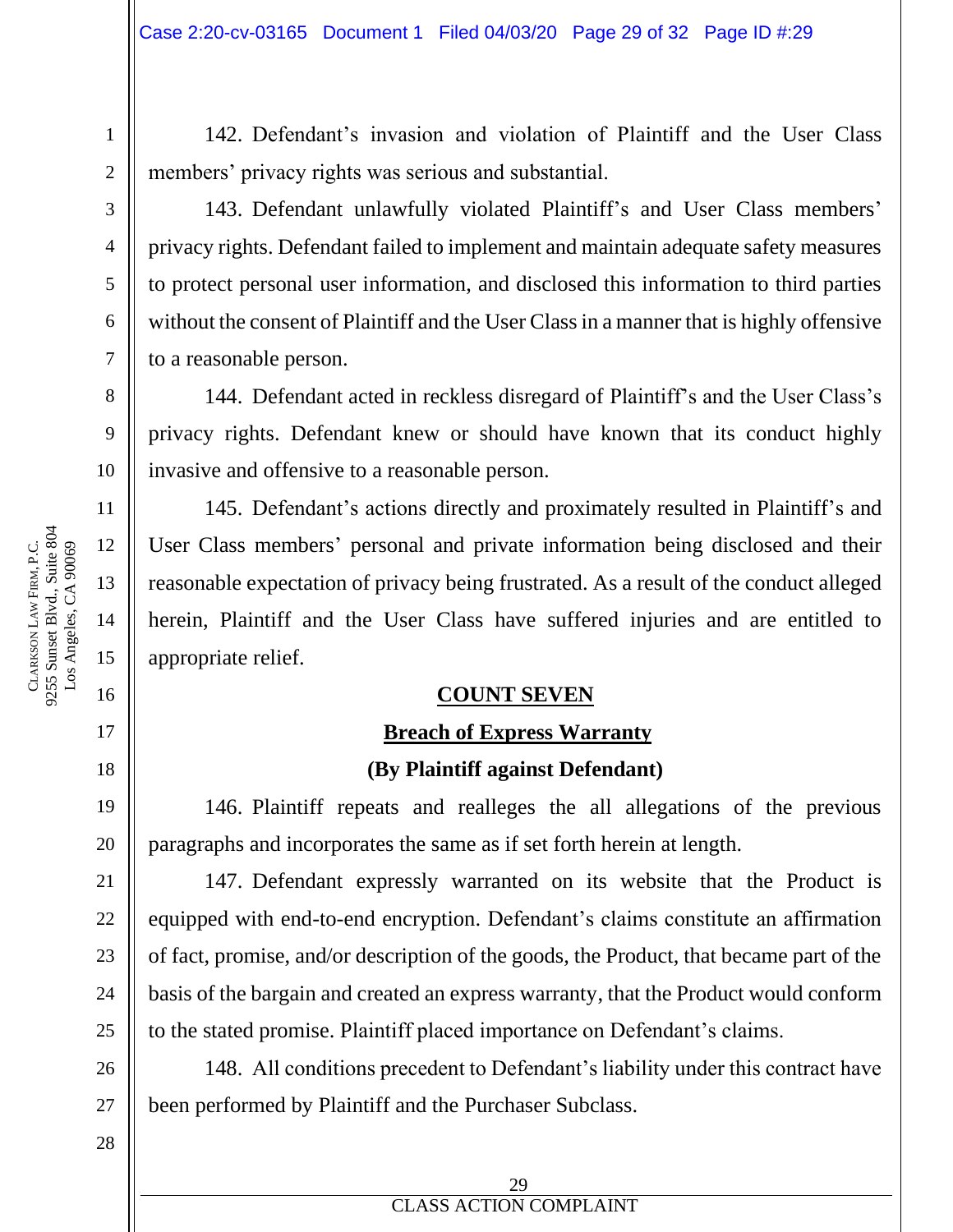149. Defendant breached the terms of this contract, including the express warranties, with Plaintiff and the Purchaser Subclass by not providing a Product that conformed to the advertisements.

150. Defendant's express warranty that the Product is equipped with end-toend encryption was breached because the Product is not actually equipped with endto-end encryption.

151. Defendant therefore breached the terms of its express warranty with Plaintiff and the Purchaser Subclass by not providing a Product that conforms to its specific advertising claims.

152. As a result of Defendant's breach of express warranty, Plaintiff and the Purchaser Subclass have been damaged in the amount to be determined at trial.

#### **COUNT EIGHT**

#### **Unjust Enrichment**

#### **(By Plaintiff against Defendant)**

153. Plaintiff repeats and realleges the allegations set forth above and incorporates the same as if set forth herein at length.

154. By means of Defendant's wrongful conduct alleged herein, Defendant knowingly sold the Product to Plaintiff and members of the Purchaser Subclass in a manner that was unfair, unconscionable, and oppressive.

155. Defendant knowingly received and retained wrongful benefits and funds from Plaintiff and members of the Purchaser Subclass. In so doing, Defendant acted with conscious disregard for the privacy rights of Plaintiff and members of the Purchaser Subclass.

156. As a result of Defendant's wrongful conduct as alleged herein, Defendant has been unjustly enriched at the expense of, and to the detriment of, Plaintiff and members of the Purchaser Subclass.

27 28 157. Defendant's unjust enrichment is traceable to, and resulted directly and proximately from, the conduct alleged herein.

1

2

3

4

5

6

7

8

9

10

11

12

13

14

15

16

17

18

19

20

21

22

23

24

25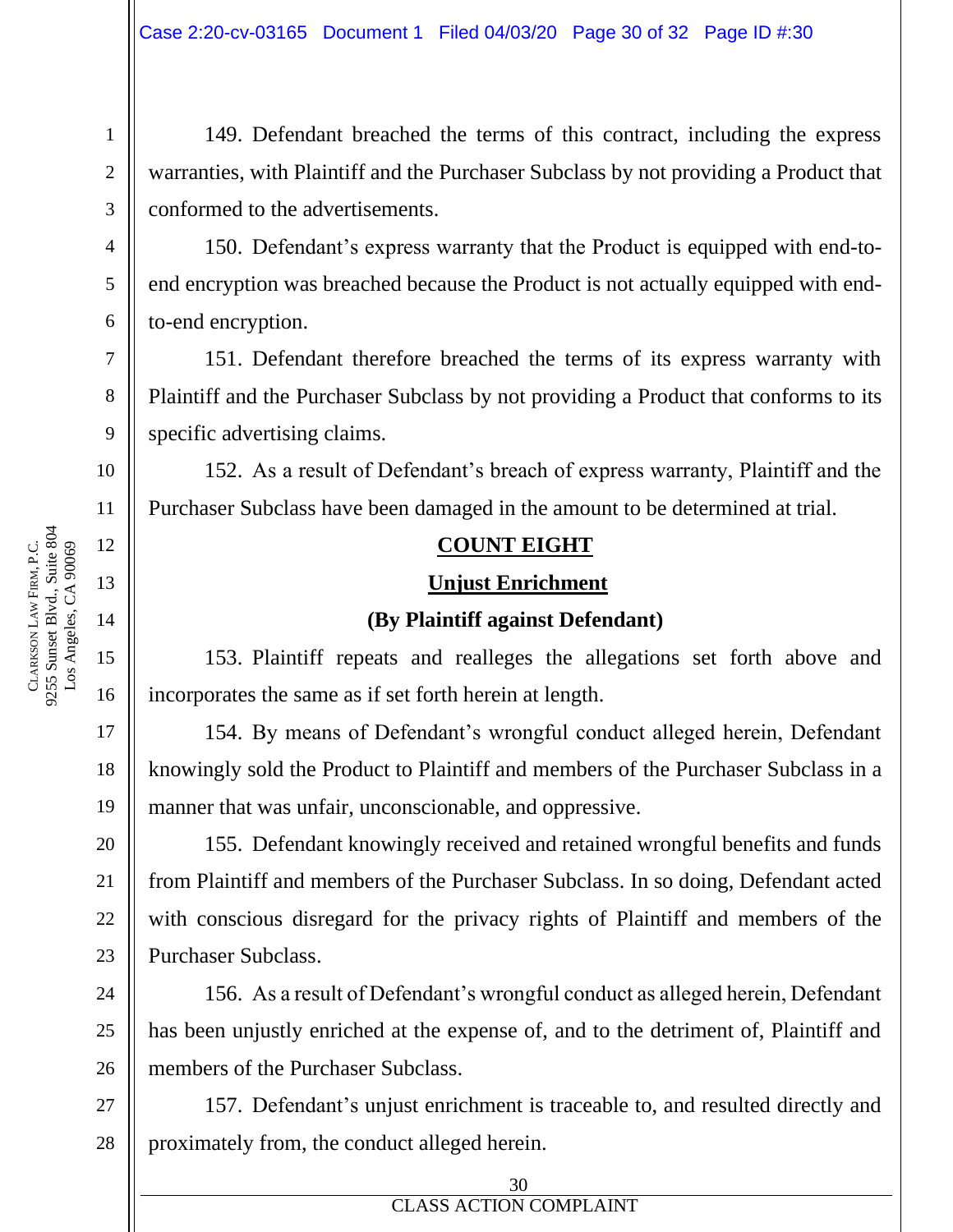158. Under the common law doctrine of unjust enrichment, it is inequitable for Defendant to be permitted to retain the benefits it received, without justification, from selling the Product to Plaintiff and members of the Purchaser Subclass in an unfair, unconscionable, and oppressive manner. Defendant's retention of such funds under such circumstances making it inequitable to do so constitutes unjust enrichment.

159. The financial benefits derived by Defendant rightfully belong to Plaintiff and members of the Purchaser Subclass. Defendant should be compelled to return in a common fund for the benefit of Plaintiff and members of the Purchaser Subclass all wrongful or inequitable proceeds received by Defendant.

160. Plaintiff and members of the Purchaser Subclass have no adequate remedy at law.

#### **PRAYER FOR RELIEF**

WHEREFORE, Plaintiff, individually and on behalf of all others similarly situated, prays for judgment and relief on all causes of action as follows:

- A. An order enjoining Defendant from selling the Product as currently advertised;
- B. Damages in an amount to be determined at trial, together with preand post-judgment interest at the maximum rate allowable by law on any amounts awarded;
- C. Restitution and/or disgorgement in an amount to be determined at trial;
- D. Punitive damages;
- E. Reasonable attorneys' fees;
- F. Costs of this suit; and
- G. Such other and further relief as the Court may deem necessary or appropriate.

31

# **EXECUTES ACTION COMPLAINT**

9255 Sunset Blvd., Suite 804 Los Angeles, CA 90069 FIRM, P.C. Los Angeles, CA 90069 LAW CLARKSON

1

2

3

4

5

6

7

8

9

10

11

12

13

14

15

16

17

18

19

20

21

22

23

24

25

26

27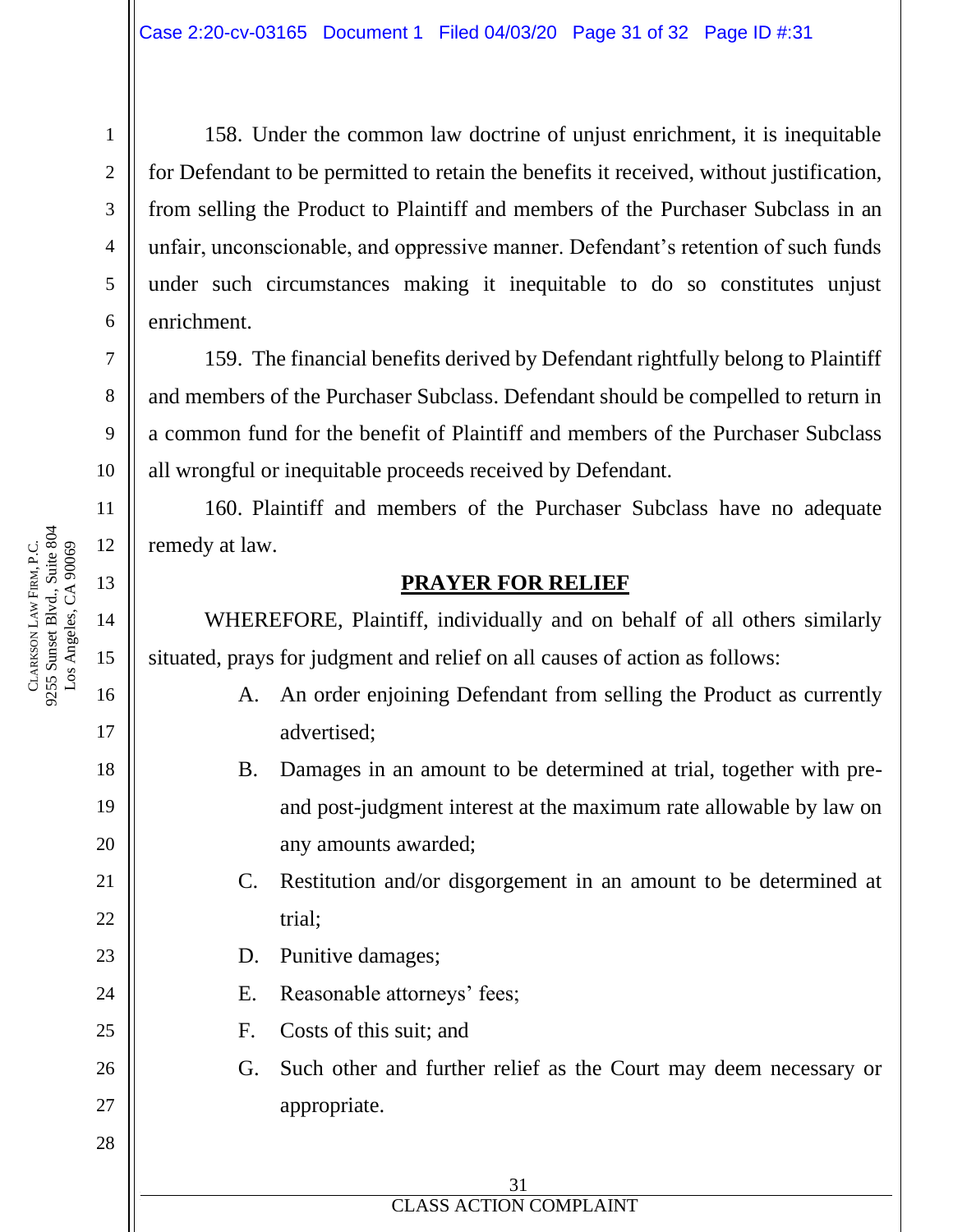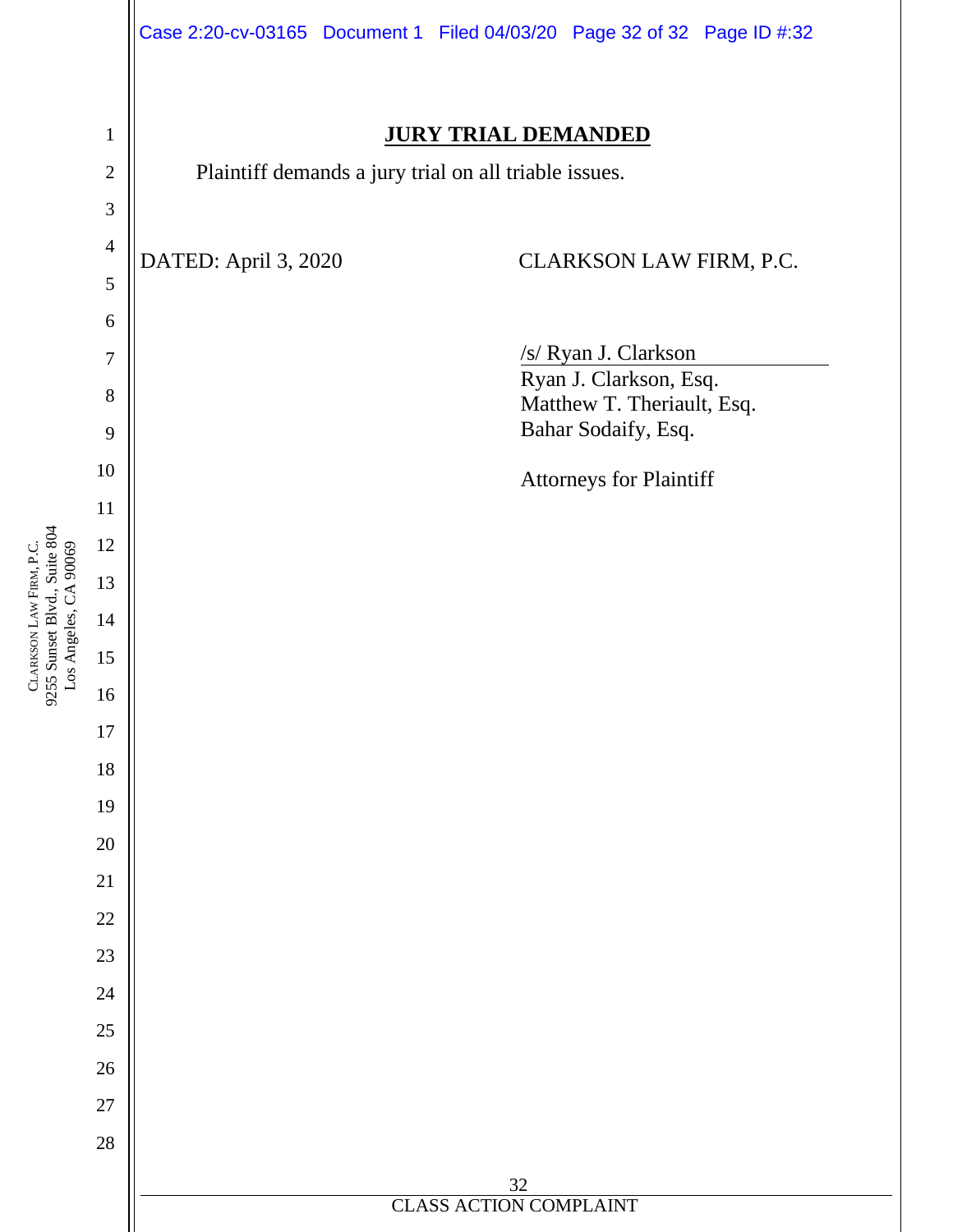